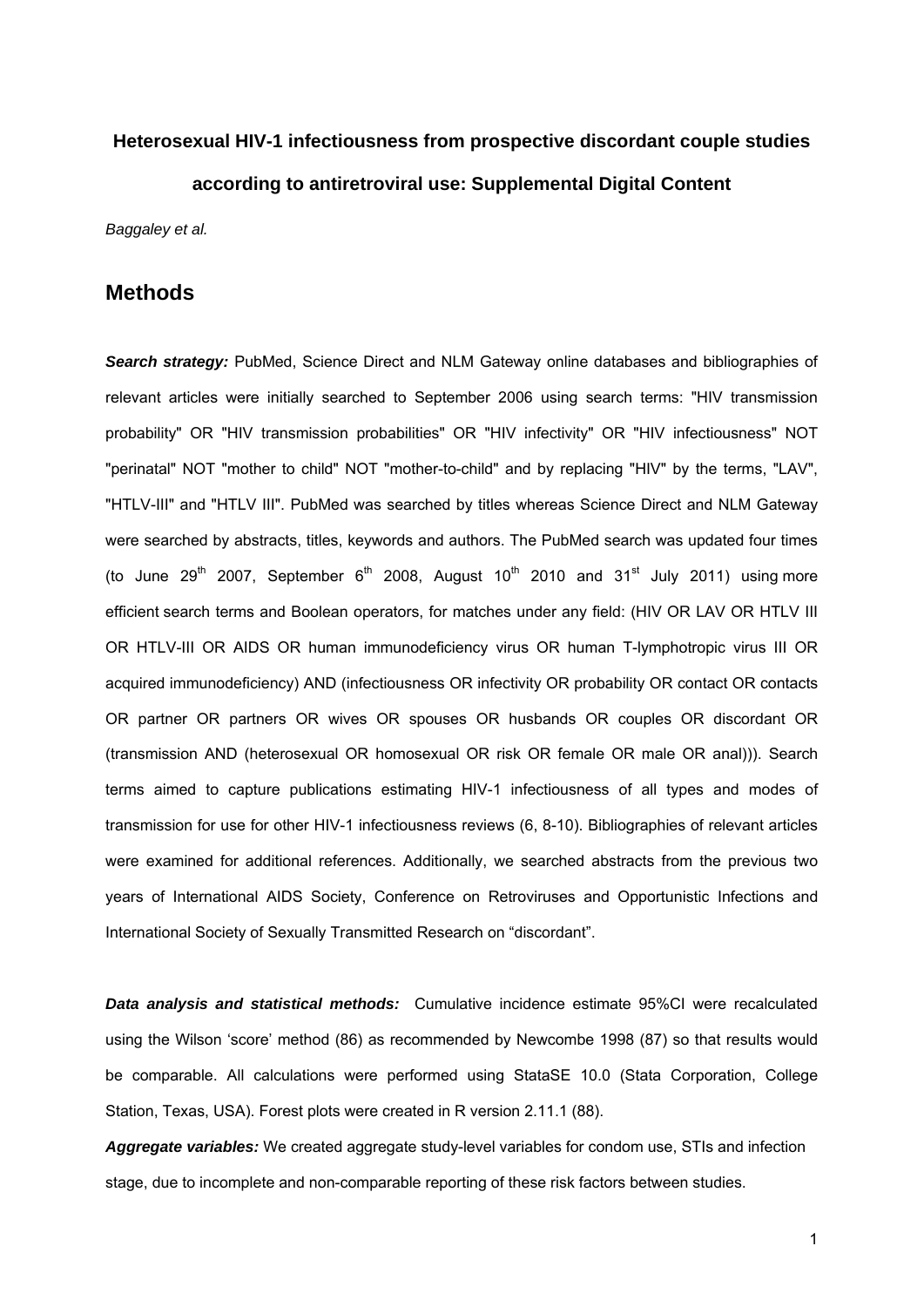**Infection stage:** continuous variable from 0 (low infectiousness) to 1 (highly infectious), weighted by proportion of index cases in the sample at each infection stage. Asymptomatic infection = 0; AIDS, primary, acute infection, WHO stage IV = 1; symptomatic (but not defined as AIDS), "ARC" (AIDSrelated complex), WHO stage III = 0.5. "Majority" or "mainly" was estimated to represent 75% e.g. "mainly AIDS and ARC" was assumed to mean 75% fell into these categories, equally divided between them and thus scoring 0.56. For studies reporting patients as either asymptomatic or symptomatic, with no reference to AIDS, "symptomatic" was assumed to consist of 50% AIDS patients, 50% symptomatic without AIDS. Alternatively CD4 count was used: 0-199=1; 200-399=0.5; ≥400 cells/mm<sup>3</sup>=0 (studies reporting CD4 ≥250 graded 0.25). The majority of reported CD4 counts were collected at baseline, but where counts were recorded from different time points, the time point producing the largest infection score was used. Where CD4 count was provided as a mean or median with range, no score calculation was attempted. For O'Brien et al (40), there was some exposure to acute HIV-1 infection, but the amount could not be quantified. We added 0.1 to the score to reflect the increase in infectiousness this exposure would cause.

**Condom use:** continuous variable from 0 (never/rare condom use) to 1 (always/consistent use), weighted by proportion of couples reporting each frequency of use. Always or consistent use=1; often=0.66; sometimes=0.33; rarely or never=0. The majority of reported of condom use were recorded at baseline. Where reports from follow-up were provided, we took the average proportion of couples reporting each frequency, combining all time points. Where a study reported excluding consistent condom users but provided no further information, we did not attempt to calculate a score. "Any use" or "ever used" reported by partners, or reporting unprotected sex in the past month, was coded as "sometimes" i.e. 0.33. Where reporting was phrased as the proportion "ever unprotected sex", the proportion was evenly distributed between often, sometimes and rarely/never categories. Where condom use frequency was not reported, but from the text it was evident that there was some condom use by study participants, again we did not attempt to calculate a score. Where both index cases and partners reported condom use, data from the partners were used.

**Sexually transmitted infections (STIs):** The non-uniform reporting of STIs (different infections, affecting index or partner, at baseline or during follow-up) makes the formulation of an aggregate score a challenge. A continuous variable from 0 (minimal effect of STIs within partnership) to 1 (maximum level of risk associated with STIs within the partnership) was created. Prevalence/incidence of any STI

2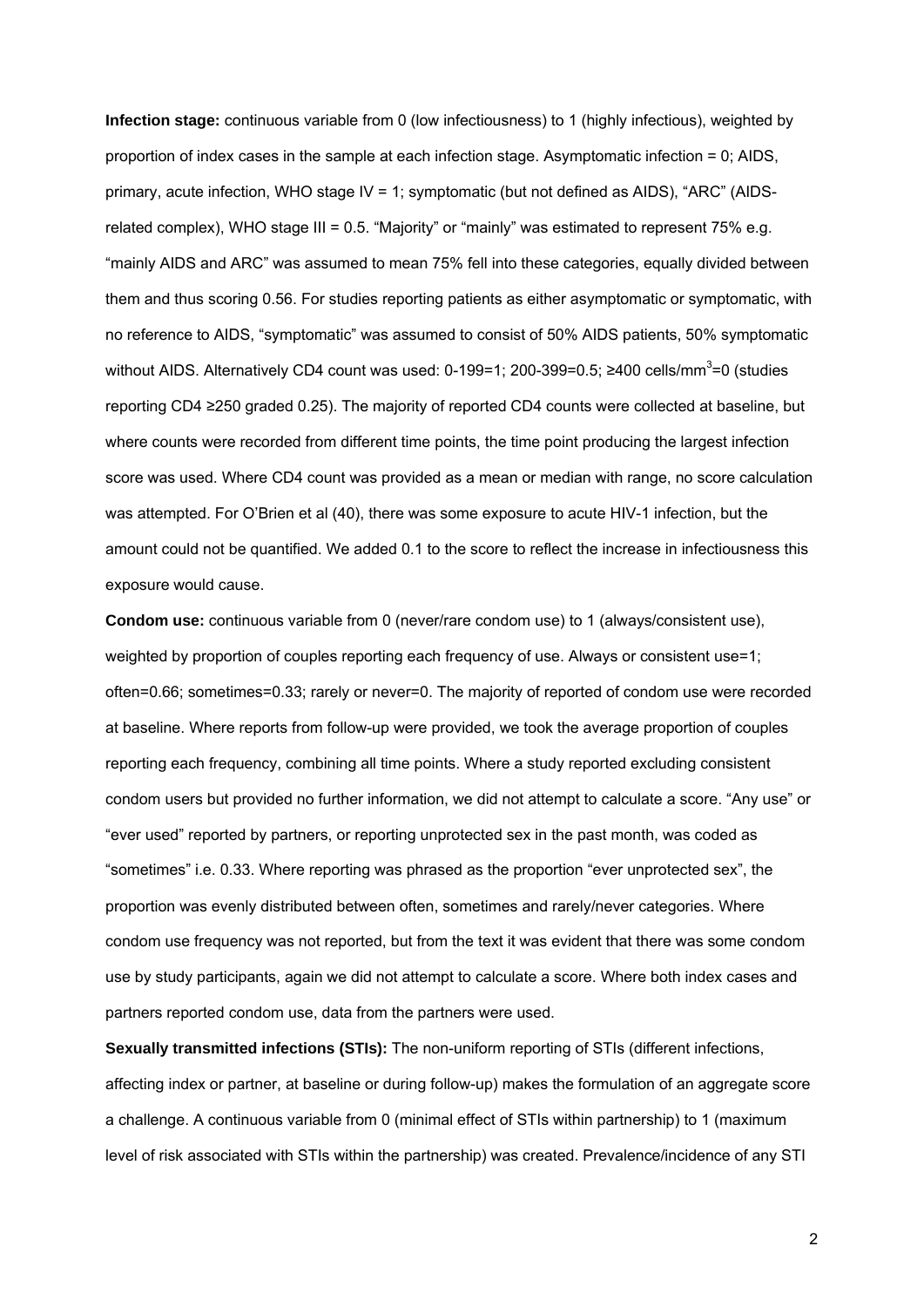among index cases and partners was given equal weight. Genital ulcer disease (including herpes simplex virus (HSV), syphilis and Haemophilus ducreyi) scored twice the risk of non-ulcerative infections including Chlamydia trachomatis and gonorrhoea for incident STIs. Incidence of STIs during follow-up scored twice the risk of prevalent STIs at baseline or history of STIs (assumes participants' infections were treated prior to study entry) with the exception of HSV, where prevalence or history scored three quarters of the risk of incidence (reflecting the incurable condition but also that older infections have less frequent and milder ulcerative outbreaks). Where STIs were not reported, but from the text it was evident that they were present within the study population, we did not attempt to calculate a score. In many instances there was incomplete reporting, particularly reporting only STIs among partners, or only among index cases, which makes this a rather unreliable measure of STI risk. Furthermore, risk associated with STI prevalence at baseline or history of STI is based only on the expectation of STI incidence during follow-up. However our score does provide some measure of STI risk which is useful in exploring the heterogeneity in estimates.

**Male circumcision:** Where proportion was not reported despite the text of a publication indicating at least some male participants had been circumcised, we did not attempt to estimate the prevalence. For combined man-to-woman and woman-to-man transmission, we used the proportion circumcised of all male study participants, regardless of whether they were partner or index within a couple. This was because some studies reported circumcision prevalence without specifying the direction of HIV-1 transmission and so we kept the measure as consistent as possible.

**Male circumcision 2:** In view of the restricted data on male circumcision available from the included studies, an ecological analysis was attempted using country-level prevalence data. Prevalence estimates used were as follows:

| Country              | <b>MC</b> prevalence | Country      | <b>MC</b> prevalence | Country    | <b>MC</b> prevalence |
|----------------------|----------------------|--------------|----------------------|------------|----------------------|
| <b>United States</b> | 79.0%                | Thailand     | 12.3%                | Haiti      | 0.1%                 |
| United Kingdom       | 15.8%                | France       | 14.0%                | <b>DRC</b> | 70.0%                |
| The Netherlands      | 5.9%                 | Germany      | 10.9%                | Tanzania   | 70.0%                |
| Spain                | 2.0%                 | Italy        | 1.1%                 | Rwanda     | 10.0%                |
| Zambia               | 12.0%                | Malawi       | 17.0%                | China      | 11.4%                |
| Uganda               | 25.0%                | Kenya        | 84.0%                | India      | 8.3%                 |
| <b>Brazil</b>        | 7.4%                 | Greece       | 3.0%                 | Belgium    | 3.0%                 |
| Botswana             | 25.0%                | South Africa | 35.0%                | Kenya      | 84.0%                |
|                      |                      |              |                      |            |                      |

MC – male circumcision. Prevalence estimates from (16).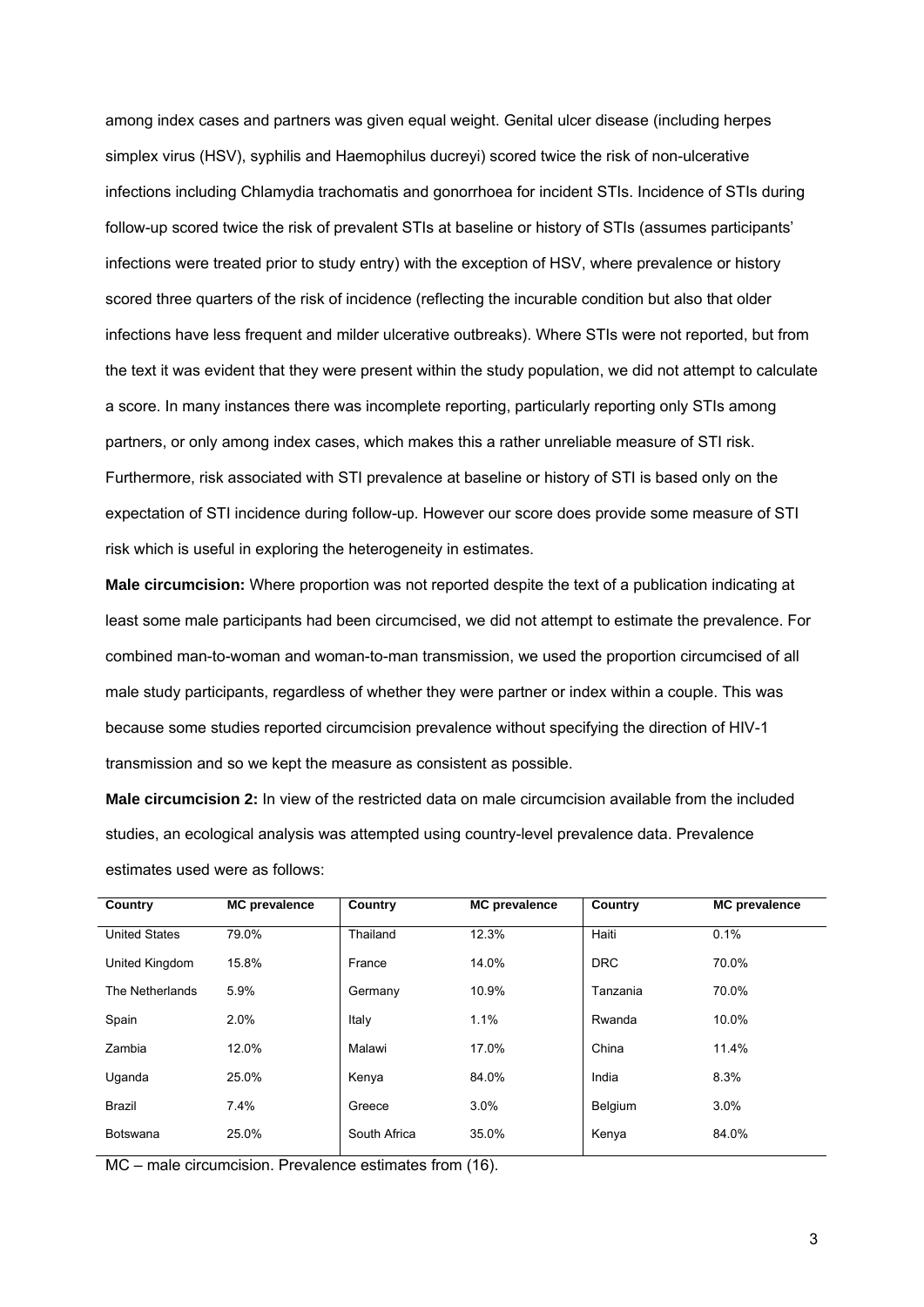For study estimates derived from multiple countries, we used the mean male circumcision prevalence from all countries (De Vincenzi et al (29): France, Italy, Greece, The Netherlands, United Kingdom, Belgium, Germany, Spain; Sullivan et al (20): Rwanda and Zambia; and Celum et al (28): Botswana, South Africa, Kenya, Zambia, Rwanda, Tanzania, Uganda). We compared high (≥50%) versus low (<50%) male circumcision prevalence countries.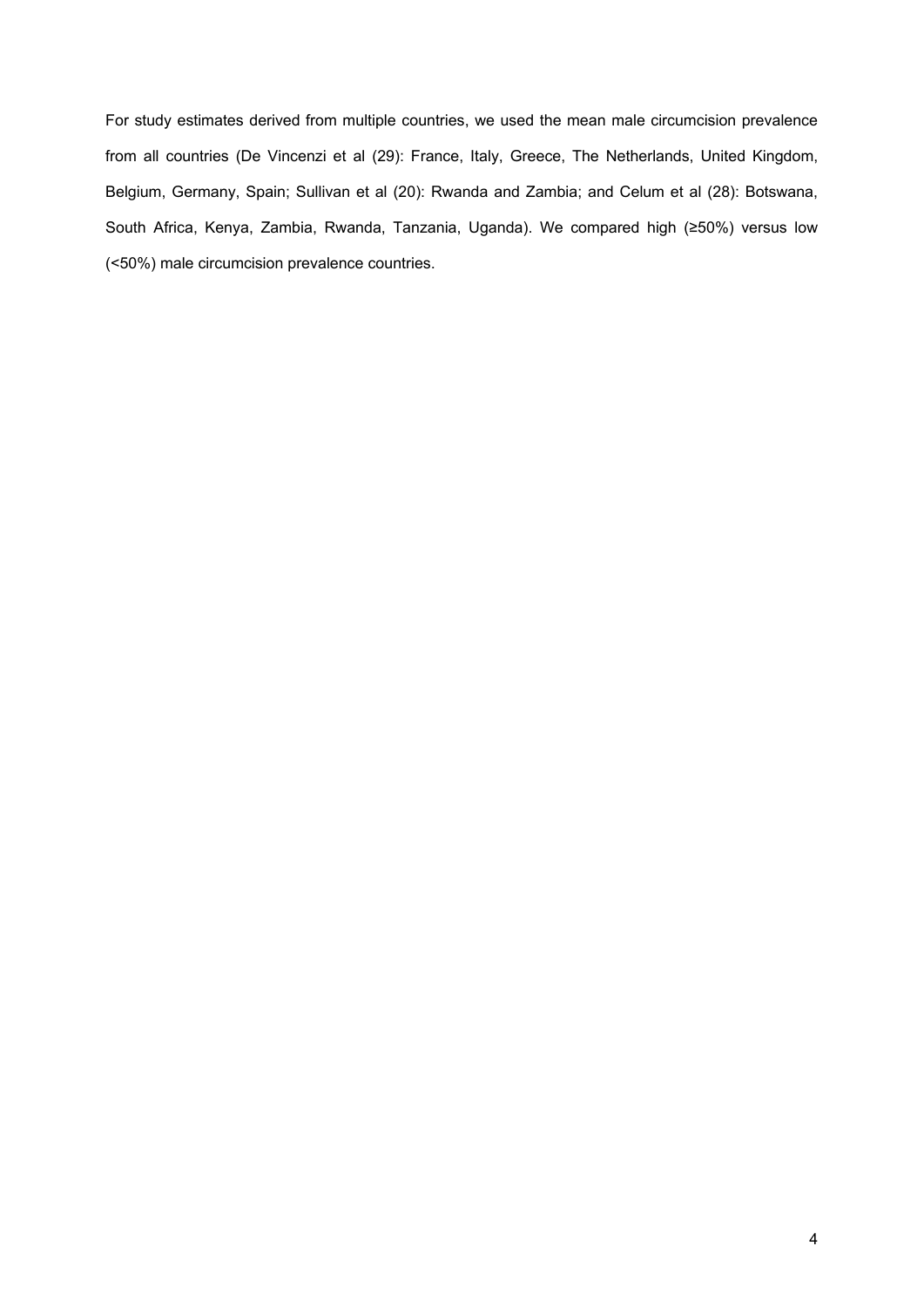#### **eFigure legends**

**eFigure 1** Flowchart summarising the results of the search on HIV-1 cumulative incidence and incidence rate estimates up to July 2011. Where not reported in the publication, incidence rate estimates were calculated using reported information on number of transmission events and mean or median duration of follow-up of couples. Combined: combined man-to-woman and woman-to-man direction of transmission. All ART-stratified studies provided transmission risk estimates for non-ART and ART receiving index cases for combined transmission except for Musicco et al (17) which reported man-to-woman transmission, and Baeten et al reported results stratified by ART use of the initially uninfected partner rather than the index partner (i.e. pre-exposure prophylaxis) (67). Two studies provided man-to-woman and woman-to-man risks for ART-receiving index cases only.

 $1$  One study (Hugonnet et al 2002 (34)) provides two cumulative incidence and incidence rate estimates: one risk for partners of index cases already infected at start of follow-up and one risk for partners of individuals who seroconverted during follow-up. Two studies provided no information on number of discordant couples (19-21).

 $2$  One study (Cohen et al 2011 (3)) provides results from nine countries, only one of which is highincome, and so it is classed in the figure as low-income.

**eFigure 2** Subgroup analysis forest plots displaying random effects summary estimates for various subgroups of potential HIV-1 risk factors within the following no ART use strata: a) combined man-towoman and woman-to-man transmission, high-income settings; b) combined transmission, low-income settings; c) man-to-woman transmission, low-income settings; d) woman-to-man transmission, lowincome settings. \* Hugonnet et al (34) provided two estimates.

**eFigure 3** Study HIV-1 incidence rate estimates/100 person years by percentage ART use among index cases for combined man-to-woman and woman-to-man transmission, including both high- and low-income settings. Plot a) includes all study estimates where "no ART use" is inferred under the criteria detailed in the Methods, while plot b) only includes study estimates where prevalence of ART use among index cases is explicitly stated. Error bars represent 95% confidence intervals.

**eFigure 4** Forest plot summary of HIV-1 cumulative incidence over study follow-up (%) estimates per heterosexual partnership for non-ART-stratified studies reporting combined man-to-woman and womanto-man transmission, with 95% confidence intervals from a) high-income and b) low-income settings. Random effects model summary values are plotted for no ART use estimates (up to 3% antiretroviral use by study participants – see Methods for classification criteria) and any ART use estimates. Within these two groups, study estimates are plotted in order of increasing ART use and then chronologically. Size of boxes is proportional to number of couples except for Watera et al 2009 (19) and Sullivan et al 2009 (20, 21) which do not provide these data. Hugonnet et al 2002 (34) provides two per partnership estimates: one risk for partners of infected individuals at baseline and one risk for partners of individuals who seroconverted during follow-up. ART – reported percentage ART usage among index cases;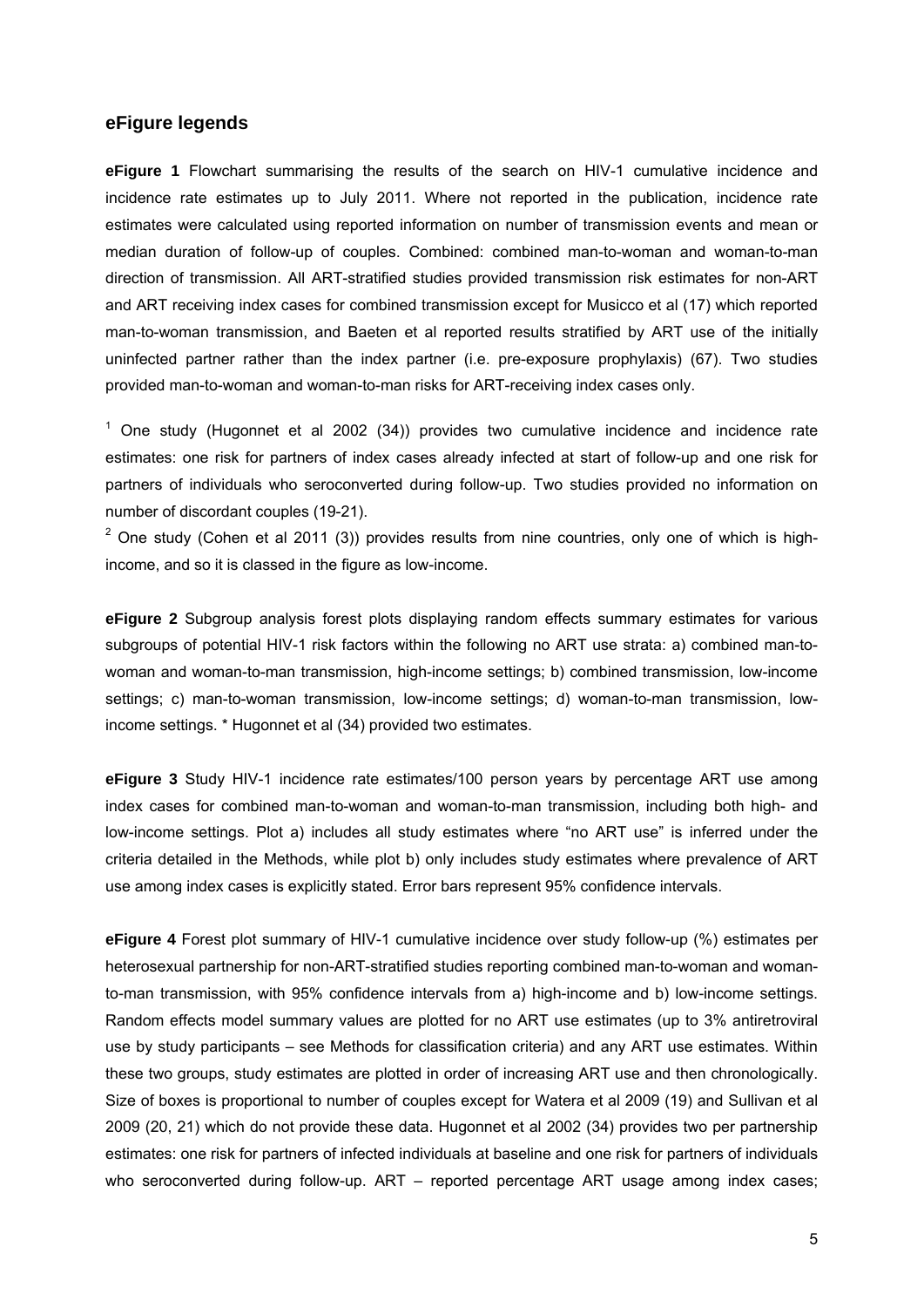estimate – cumulative incidence (%); n – number of HIV-1 discordant couples; NR – not recorded in publication; x – number of HIV-1 transmitting couples; duration – mean duration of follow-up (years).

**eFigure 5** Forest plot summary of HIV-1 cumulative incidence over study follow-up (%) estimates per heterosexual partnership for non-ART-stratified studies reporting man-to-woman and woman-to-man transmission, with 95% confidence intervals: a) man-to-woman and b) woman-to-man transmission from high-income settings; c) man-to-woman and d) woman-to-man transmission from low-income settings. Random effects model summary values are plotted for no ART use estimates (up to 3% antiretroviral use by study participants – see Methods for classification criteria) and any ART use estimates. Within these two groups, study estimates are plotted in order of increasing ART use and then chronologically. Size of boxes is proportional to number of couples. ART – reported percentage ART usage among index cases; estimate – cumulative incidence (%); n – number of HIV-1 discordant couples;  $NR - not recorded in publication$ ;  $x - number of HIV-1 transmitting couples$ ; duration – mean duration of follow-up (years, \* denotes median rather than mean).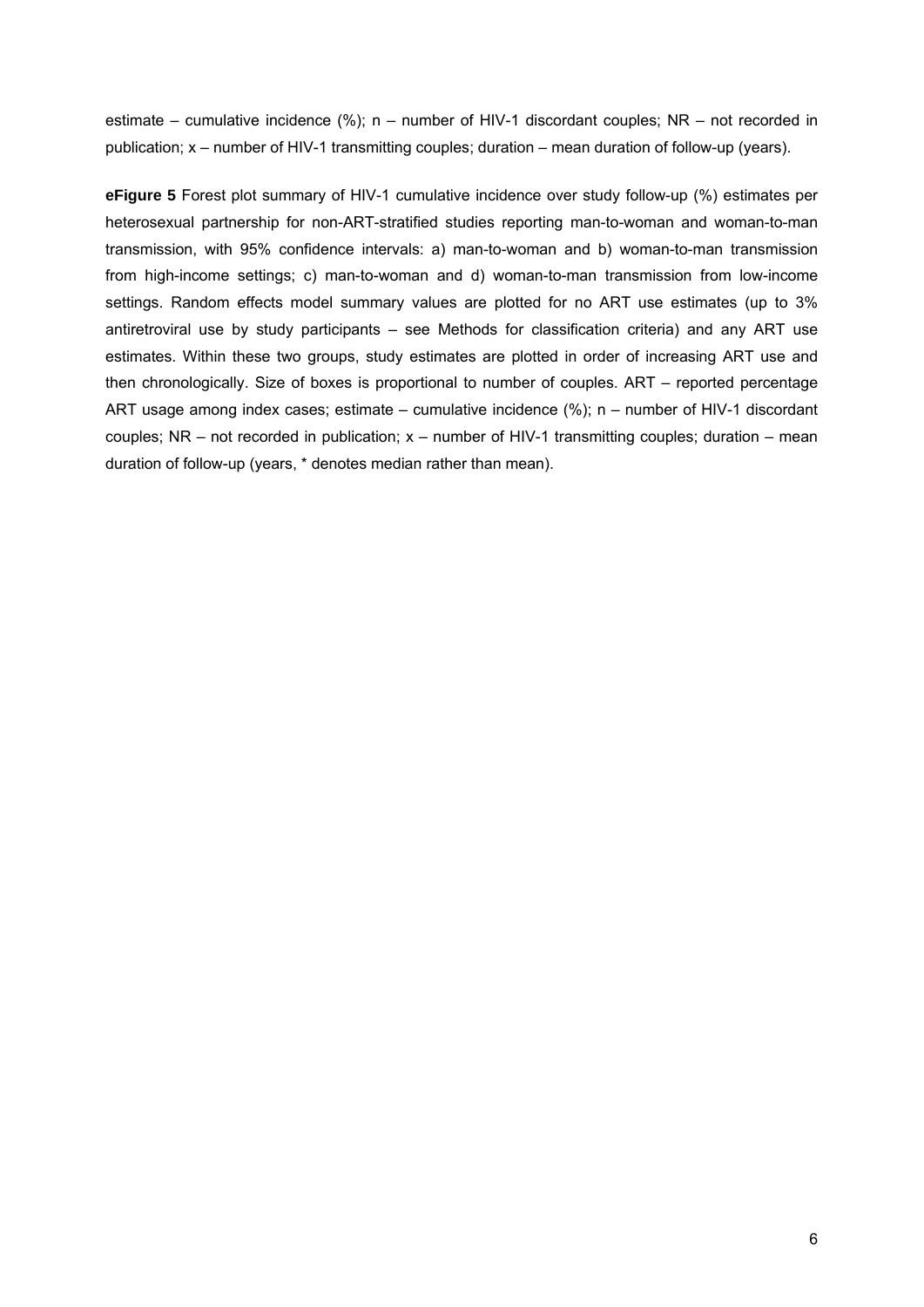### **eAppendix Tables**

| eTable 1 Summary cumulative incidence estimates for ART-stratified studies, relative risk comparing ART-using to non-ART-using index cases. |  |  |  |
|---------------------------------------------------------------------------------------------------------------------------------------------|--|--|--|
|                                                                                                                                             |  |  |  |

| <b>Setting</b>           | <b>Cumulative incidence</b> | <b>Cumulative incidence</b> | <b>Relative risk</b> | $p-$                     | n | <b>Studies</b>   |
|--------------------------|-----------------------------|-----------------------------|----------------------|--------------------------|---|------------------|
|                          | %, non-ART arm              | %, ART arm (95%CI)          | (95%CI)              | value                    |   |                  |
|                          | (95%CI)                     |                             |                      |                          |   |                  |
| All settings             | $3.3(2.8-3.8)$              | $1.2(0.3-5.3)$              | $0.58(0.41-0.80)$    | 0.001                    | 5 | $(3, 18, 22-24)$ |
| High-income <sup>a</sup> | $\overline{\phantom{0}}$    | $\overline{\phantom{a}}$    |                      | $\overline{\phantom{a}}$ |   | (22)             |
| Low-income <sup>a</sup>  | $3.5(2.9-4.1)$              | $2.0(0.5-8.9)$              | $0.89(0.59-1.32)$    | 0.556                    | 3 | (18, 23, 24)     |

<sup>a</sup> Cohen et al (3) excluded from analysis stratified by setting because results are from high- (US) and low- (Botswana, Kenya, Malawi, South Africa, Zimbabwe, Brazil, India, Thailand) income settings.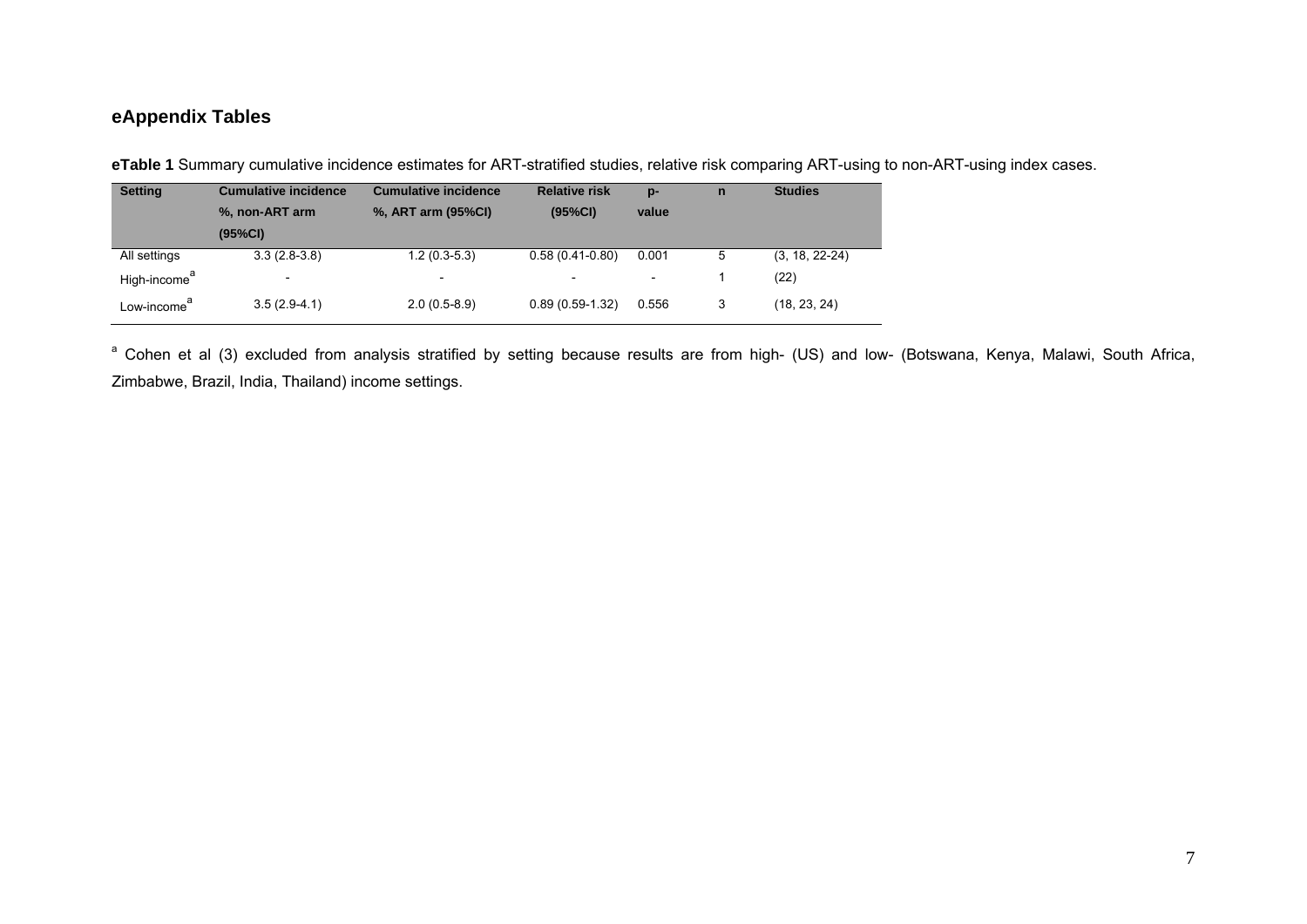| <b>Study</b>                                | <b>Country, direction of</b><br>transmission, other<br>study details                                                                                                                                                                                                          | <b>Risk categories</b>                                    |                        | <b>Cumulative HIV-1</b><br>incidence, % (x/n, 95%Cl)            | Incidence rate per 100<br>person years (py, 95%CI) |                                                             |  |  |
|---------------------------------------------|-------------------------------------------------------------------------------------------------------------------------------------------------------------------------------------------------------------------------------------------------------------------------------|-----------------------------------------------------------|------------------------|-----------------------------------------------------------------|----------------------------------------------------|-------------------------------------------------------------|--|--|
|                                             | ANTIRETROVIRAL THERAPY USE BY INDEX CASES                                                                                                                                                                                                                                     |                                                           |                        |                                                                 |                                                    |                                                             |  |  |
| Musicco et al 1994<br>(17)                  | Italy, man-to-woman                                                                                                                                                                                                                                                           | With ZDV<br>Without ZDV                                   | <b>NS</b><br>NS        | (6/NS)<br>(21/NS)                                               | 3.8<br>4.4                                         | $(157.2, 1.8-8.1)$<br>$(480.5, 2.9-6.6)$                    |  |  |
| Melo et al <sup>a</sup> 2008<br>(18)        | Brazil, combined man-to-<br>woman and woman-to-man.<br>index patients receiving care                                                                                                                                                                                          | ART (12% partners female)<br>No ART (40% partners female) | 0.0<br>12.5            | $(0/41, 0.0-8.6)$<br>$(6/48, 5.9-24.7)$                         | 0.0<br>5.7                                         | $(90.4, 0.0 - 4.1)$<br>$(106, 2.6 - 11.8)$                  |  |  |
|                                             | and their steady partners<br>2000-2006. ART initiated<br>because of pregnancy (80%)<br>or CD4 < 350 cells/mm <sup>3</sup> (20%).<br>100% initiating ART achieved<br>viral suppression.                                                                                        | ART (female-to-male)                                      | 0.0                    | $(0/36, 0.0-9.6)$                                               | <b>NS</b>                                          | <b>NS</b>                                                   |  |  |
| Watera et al 2009<br>(abstract) (19)        | Uganda, combined man-to-<br>woman and woman-to-man                                                                                                                                                                                                                            | <b>ART</b><br>No ART                                      | 0.0<br><b>NS</b>       | (0/NS)<br>(3/NS)                                                | 0.0<br>3.9                                         | $(-19.5, 0.0-16.5)$<br>$(-76.9, 1.3-10.9)$                  |  |  |
| Sullivan et al 2009<br>(abstracts) (20, 21) | Rwanda and Zambia.<br>combined man-to-woman and<br>woman-to-man                                                                                                                                                                                                               | <b>ART</b><br>No ART                                      | <b>NS</b><br><b>NS</b> | (4/NS)<br>(171/NS)                                              | 0.7<br>3.4                                         | $(-575, 0.3-1.8)$<br>$(-5033, 2.9-3.9)$                     |  |  |
|                                             |                                                                                                                                                                                                                                                                               | ART (man-to-woman)<br>ART (woman-to-man)                  | 0.0<br><b>NS</b>       | (0/NS)<br>(4/NS)                                                | 0.0<br>1.4                                         | $(-288, 0.0-1.3)$<br>$(-288, 0.5-3.5)$                      |  |  |
| Del Romero et al<br>2010 (22)               | Spain, combined man-to-<br>woman and woman-to-man.<br>Total cohort: 63% couples<br>reported sexual risk exposure<br>at some point                                                                                                                                             | Combined ART<br>ART mono/dual therapy<br>No ART           | 0.0<br>0.0<br>1.5      | $(0/144, 0.0-2.6)$<br>$(0/47, 0.0 - 7.6)$<br>$(5/341, 0.6-3.4)$ | 0.0<br>0.0<br>0.6                                  | $(417, 0.0 - 0.9)$<br>$(75, 0.0-4.9)$<br>$(863, 0.2 - 1.3)$ |  |  |
| Wang et al 2010<br>(23)                     | China, retrospective cohort,<br>combined man-to-woman and<br>woman-to-man (female cases<br>were more likely to be on ART)                                                                                                                                                     | <b>ART</b><br>No ART                                      | 4.8<br>3.2             | $(66/1369, 3.8-6.1)$<br>$(18/558, 2.1-5.0)$                     | <b>NS</b><br><b>NS</b>                             | N <sub>S</sub><br><b>NS</b>                                 |  |  |
| Donnell et al 2010<br>(24)                  | Africa (14 sites in 7 countries:<br>Botswana, South Africa,<br>Zambia, Kenya, Rwanda,<br>Tanzania, Uganda). Re-analysis<br>of Celum et al 2010 (28) RCT of<br>suppressive therapy for HSV<br>(acyclovir): Partners in<br>Prevention Study). Combined,<br>32% partners female. | Both arms, ART<br>Both arms, no ART                       | 0.3<br>3.4             | $(1/349, 0.1-1.6)$<br>$(102/3032, 2.8-4.1)$                     | 0.4<br>2.2                                         | $(273, 0.1 - 2.0)$<br>$(4558, 1.8-2.7)$                     |  |  |
| Reynolds et al 2011<br>(25)                 | Combined man-to-woman and<br>woman-to-man                                                                                                                                                                                                                                     | <b>ART</b><br>No ART                                      | 0.0<br><b>NS</b>       | $(0/32, 0.0-10.7)$<br>(42/NS)                                   | 0.0<br>9.1                                         | $(53.6, 0.0-6.7)$<br>$(459.4, 6.8-12.1)$                    |  |  |

**eTable 2** Summary of HIV-1 cumulative incidence and incidence rate estimates reported by ART-stratified studies.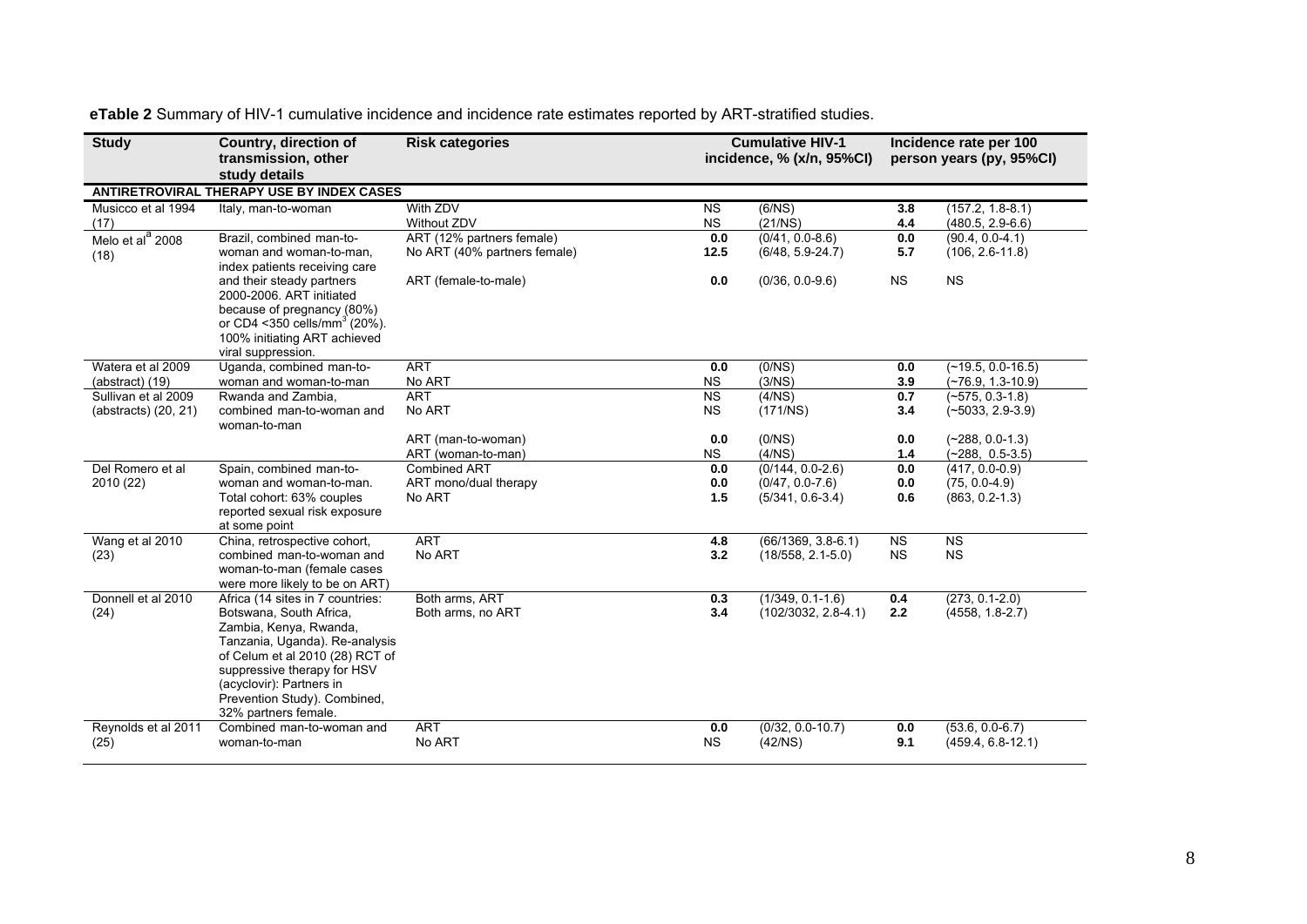| <b>Study</b>                             | Country, direction of<br>transmission, other<br>study details                                                                                                                                                                                                                                                                                                                 | <b>Risk categories</b>                                          |                                     | <b>Cumulative HIV-1</b><br>incidence, % (x/n, 95%CI) | Incidence rate per 100<br>person years (py, 95%CI) |                                                           |  |
|------------------------------------------|-------------------------------------------------------------------------------------------------------------------------------------------------------------------------------------------------------------------------------------------------------------------------------------------------------------------------------------------------------------------------------|-----------------------------------------------------------------|-------------------------------------|------------------------------------------------------|----------------------------------------------------|-----------------------------------------------------------|--|
| Cohen et al 2011<br>(3)                  | Nine countries: Botswana,<br>Kenya, Malawi, South Africa,<br>Zimbabwe, Brazil, India,<br>Thailand, United States (HPTN<br>052 RCT). Combined, 50%<br>partners female.                                                                                                                                                                                                         | <b>ART</b><br>No ART                                            | 0.1<br>3.1                          | $(1/886, 0.0-0.6)$<br>$(27/877, 2.1-4.4)$            | 0.1<br>1.7                                         | $(1585.3, 0.0-0.4)$<br>$(1567.3, 1.1-2.5)$                |  |
|                                          | <b>ANTIRETROVIRAL THERAPY USE BY PARTNERS - PRE-EXPOSURE PROPHYLAXIS</b>                                                                                                                                                                                                                                                                                                      |                                                                 |                                     |                                                      |                                                    |                                                           |  |
| Baeten et al 2011<br>$(abstructor)$ (67) | Kenya and Uganda, RCT<br>(Partners PrEP) of pre-exposure<br>prophylaxis; index cases not<br>eligible for ART at enrolment but<br>19% initiated ART during follow-<br>up, median CD4 at enrolment<br>495 (IQR 375-662) cells/mL,<br>median plasma viral load 3.9<br>$( IQR 3.2-4.5)$ $log_{10}$ copies/mL,<br>67% monogamy among<br>partners. Combined, 38%<br>partners female | Tenofovir (TDF)<br>Emtricitabine/Tenofovir (FTC/TDF)<br>Placebo | <b>NS</b><br><b>NS</b><br><b>NS</b> | (18/NS)<br>(13/NS)<br>(47/NS)                        | 0.7<br>0.5<br>1.9                                  | $(2441, 0.5-1.2)$<br>(2452, 0.3-0.9)<br>$(2444, 1.4-2.5)$ |  |

n – number of followed-up; NS – not stated; initially HIV-1 discordant couples; py – person years; x – number of transmission events during follow-up, RCT – randomised controlled trial, ZDV -<br>zidovudine.<br><sup>a</sup> Additional dat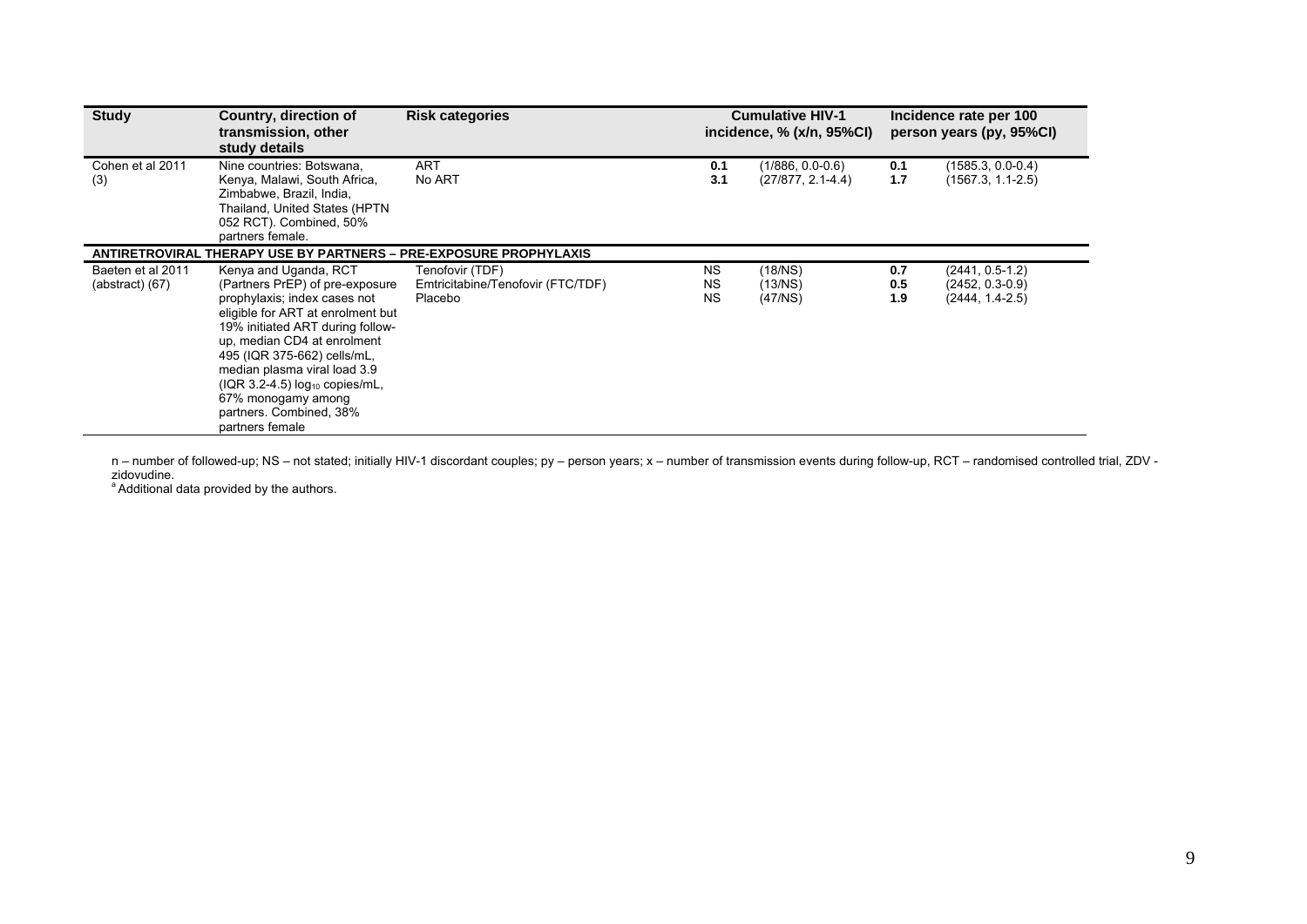|                                  |                             | Cumulative incidence, %               |                |        |                |                             | Incidence rate, /100py                |                          |                          |                 | N              | <b>Studies</b>                      |  |
|----------------------------------|-----------------------------|---------------------------------------|----------------|--------|----------------|-----------------------------|---------------------------------------|--------------------------|--------------------------|-----------------|----------------|-------------------------------------|--|
| <b>Setting<sup>ª</sup></b>       | <b>Median</b><br>(min, max) | <b>Summary</b><br>estimate<br>(95%CI) | Q              | p      | $\mathsf{n}$   | <b>Median</b><br>(min, max) | <b>Summary</b><br>estimate<br>(95%CI) | Q                        | p                        | $\mathbf n$     |                |                                     |  |
| <b>Combined transmission</b>     |                             |                                       |                |        |                |                             |                                       |                          |                          |                 |                |                                     |  |
| All settings: No ART             | 11.5(0.0,40.6)              | 12.4 (7.8,19.9)                       | 328            | 5001   | 23             | 6.3(0.0, 32.5)              | 7.0(4.3, 11.4)                        | 328                      | < .001                   | $\overline{22}$ | 23             | $(26-34, 38-41, 43, 46-50,$         |  |
|                                  |                             |                                       |                |        |                |                             |                                       |                          |                          |                 |                | 52, 54, 89) <sup>a</sup>            |  |
| Any ART                          | 2.1(0.0,6.3)                | 2.8 $(1.9,3.7)^{b}$                   | 15             | .092   | 10             | 1.7(0.0,6.5)                | 2.2(1.3,3.8)                          | 33                       | < .001                   | 10              | 10             | $(55-58, 60-65)$                    |  |
| High-income: No ART              | 0.0(0.0, 40.6)              | 10.6(2.0,55.0)                        | 36             | < .001 | $\overline{7}$ | 0.0(0.0, 17.4)              | 3.6(0.4, 32.6)                        | 9                        | .110                     | 6               | 7              | (29, 32, 40, 41, 50, 52,            |  |
|                                  |                             |                                       |                |        |                |                             |                                       |                          |                          |                 |                | 89)                                 |  |
| Any ART                          | 3.2(1.3,5.2)                | 2.9(1.1, 7.7)                         | 3              | .078   | $\overline{2}$ | 1.6(1.3, 1.8)               | 1.6(0.8, 3.1)                         | <1                       | .764                     | $\overline{2}$  | $\overline{2}$ | (55, 57)                            |  |
| Low-income: No ART               | 13.9 (0.0,36.4)             | 13.1 (8.6,20.1)                       | 288            | < .001 | 16             | 7.2(0.0, 32.5)              | 8.1(5.4, 12.1)                        | 282                      | < .001                   | 16              | 16             | (26-28, 30, 31, 33, 34,             |  |
|                                  |                             |                                       |                |        |                |                             |                                       |                          |                          |                 |                | 38, 39, 43, 46-49, 54) <sup>a</sup> |  |
| Any ART                          | 2.1(0.0, 6.3)               | 3.3(2.7,3.9)                          | 9              | .288   | 8              | 2.1(0.0,6.5)                | 2.4(1.2, 4.6)                         | 32                       | < 0.01                   | 8               | 8              | $(56, 58, 60-65)$                   |  |
| <b>Man-to-woman transmission</b> |                             |                                       |                |        |                |                             |                                       |                          |                          |                 |                |                                     |  |
| All settings: No ART             | 11.9(0.0, 41.7)             | 13.9(9.1,21.1)                        | 249            | 5.001  | 25             | 7.9(0.0, 33.7)              | 7.9(5.1, 12.4)                        | 133                      | < 001                    | 20              | 25             | $(26-39, 41, 43-51, 53)$            |  |
| Any ART                          | 2.6(1.2,5.9)                | 4.2(1.9, 9.5)                         | 10             | .006   | 3              | 1.5(0.4, 2.7)               | 1.8(0.8, 4.0)                         | 5                        | .098                     | 3               | 3              | $(57-59)$                           |  |
| High-income: No ART              | 10.8(0.0, 41.7)             | 13.3 (4.5,39.6)                       | 40             | < 001  | 9              | 0.7(0.0, 9.7)               | 2.4(0.3, 16.4)                        | 3                        | .388                     | $\overline{4}$  | 9              | (29, 32, 35-37, 41, 44,             |  |
|                                  |                             |                                       |                |        |                |                             |                                       |                          |                          |                 |                | 45, 50)                             |  |
| Any ART                          | 3.5(1.2,5.9)                | 4.5(1.6, 12.2)                        | 10             | .001   | $\overline{2}$ | 1.6(0.4, 2.7)               | 1.8(0.7, 4.7)                         | 5                        | .032                     | $\overline{2}$  | $\overline{2}$ | (57, 59)                            |  |
| Low-income: No ART               | 12.0(1.0,38.1)              | 14.2 (9.5,21.2)                       | 200            | < 001  | 16             | 8.4(1.0, 33.7)              | 8.9(6.0, 13.2)                        | 89                       | < 001                    | 16              | 16             | (26-28, 30, 31, 33, 34,             |  |
|                                  |                             |                                       |                |        |                |                             |                                       |                          |                          |                 |                | 38, 39, 43, 46-49, 51,              |  |
|                                  |                             |                                       |                |        |                |                             |                                       |                          |                          |                 |                | 53)                                 |  |
| Any ART                          | 2.6(2.6, 2.6)               | 2.6 $(0.5, 13.5)^c$                   | $\mathbf{0}$   |        | $\mathbf{1}$   | 1.5(1.5, 1.5)               | 1.5 $(0.3, 8.2)^2$                    | $\mathbf 0$              |                          | $\mathbf{1}$    | $\mathbf{1}$   | (58)                                |  |
| Woman-to-man transmission        |                             |                                       |                |        |                |                             |                                       |                          |                          |                 |                |                                     |  |
| All settings: No ART             | 8.9(0.0, 21.4)              | $10.6$ $(7.1, 15.7)$                  | 110            | < .001 | 14             | 5.2(0.0, 11.6)              | 5.7(4.0, 8.3)                         | 56                       | < .001                   | 13              | 14             | (26-31, 33, 34, 39, 43,             |  |
|                                  |                             |                                       |                |        |                |                             |                                       |                          |                          |                 |                | $46-49$                             |  |
| Any ART                          | 12.0(4.0, 16.7)             | 9.4(4.3,20.9)                         | $\overline{4}$ | .129   | 3              | 4.5(2.1,5.6)                | 3.7(2.0,6.6)                          | <1                       | .641                     | 3               | 3              | (57, 58, 66)                        |  |
| High-income: No ART              | 8.5(8.5, 8.5)               | $8.5(3.4,19.9)^c$                     | 0              |        | $\mathbf{1}$   |                             |                                       | $\overline{\phantom{a}}$ |                          | $\Omega$        | -1             | (29)                                |  |
| Any ART                          | 16.7 (16.7, 16.7)           | 16.7 $(7.3,33.6)^c$                   | $\mathbf 0$    |        | $\mathbf{1}$   | 5.6(5.6, 5.6)               | 5.6 $(2.4, 12.4)^c$                   | $\mathbf 0$              | $\overline{\phantom{a}}$ | $\mathbf{1}$    | $\mathbf{1}$   | (57)                                |  |

**eTable 3** Summary of HIV-1 per partner cumulative incidence (% transmitting over total duration of follow-up) and incidence rate estimates reported by non-ART-stratified studies, stratified by setting, direction of transmission and level of antiretroviral therapy (ART) use.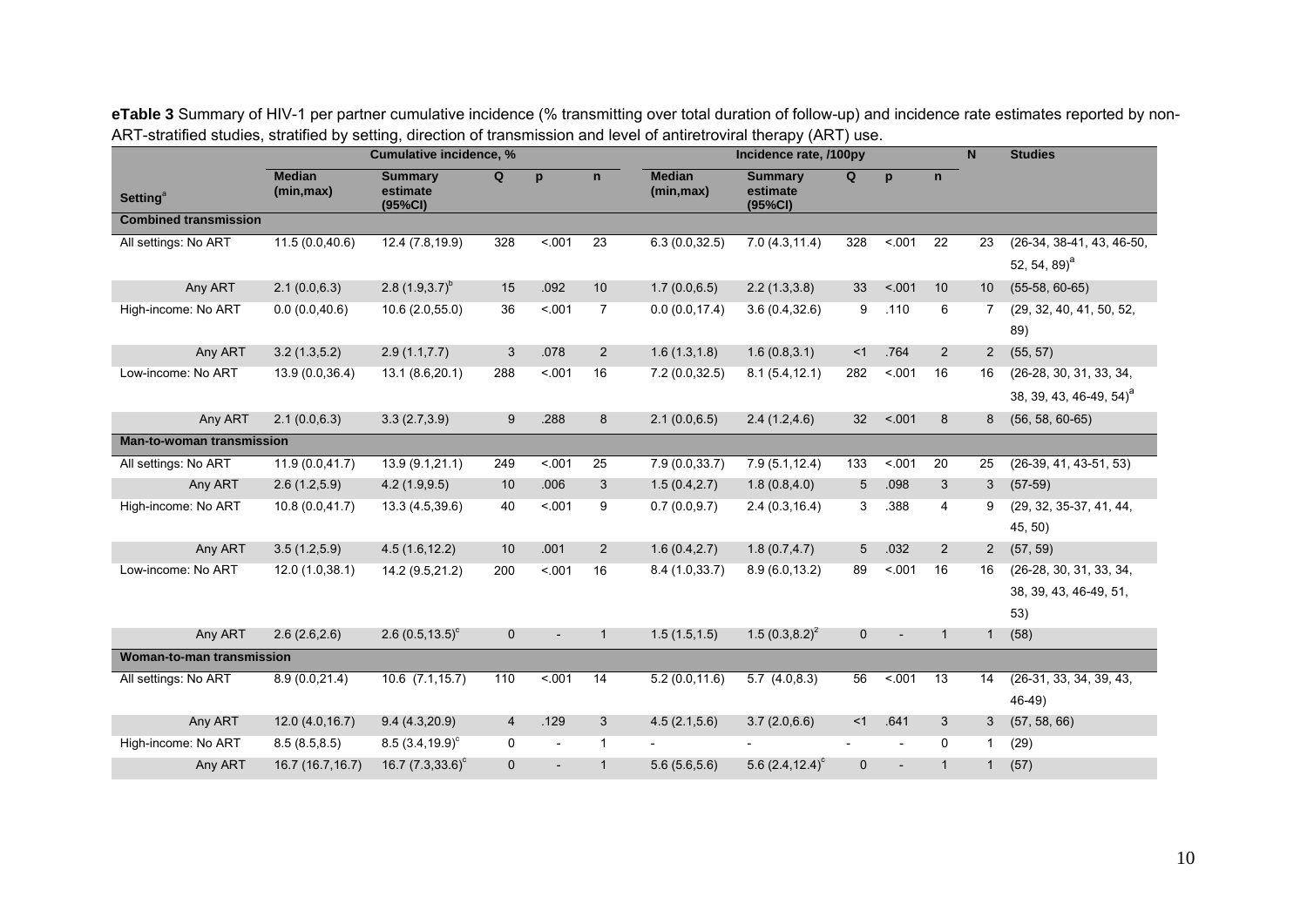|                             |                             | Cumulative incidence, %               |     |       |              |                             | Incidence rate, /100py                |       |       | <b>Studies</b> |    |                         |
|-----------------------------|-----------------------------|---------------------------------------|-----|-------|--------------|-----------------------------|---------------------------------------|-------|-------|----------------|----|-------------------------|
| <b>Setting</b> <sup>a</sup> | <b>Median</b><br>(min, max) | <b>Summary</b><br>estimate<br>(95%CI) | Q   |       | $\mathsf{n}$ | <b>Median</b><br>(min, max) | <b>Summary</b><br>estimate<br>(95%CI) | Q     |       | n              |    |                         |
| Low-income: No ART          | 9.1(0.0, 21.4)              | 10.7 (7.0,16.3)                       | 109 | < 001 | 13           | 5.2(0.0, 11.6)              | 5.7(4.0.8.3)                          | 56    | < 001 | 13             | 13 | (26-28, 30, 31, 33, 34, |
|                             |                             |                                       |     |       |              |                             |                                       |       |       |                |    | 39, 43, 46-49)          |
| Any ART                     | 8.0(4.0, 12.0)              | 6.0(2.7, 13.4)                        |     |       |              | 3.3(2.1, 4.5)               | 2.9(1.3, 6.3)                         | $<$ 1 | .593  |                |    | (58, 66)                |

"No ART" defined as <3% ART use stated in publication, follow-up censored at 1996 or earlier for high-income or 2005 or earlier for low-income countries or, if follow-up not stated, publication pre-1997 for high-income and pre-2005 for low-income countries. All other estimates classed as any ART use. ART – antiretroviral therapy; combined – combined man-to-woman and woman-to-man transmission; N – number of studies providing an HIV-1 cumulative incidence or incidence rate estimate; n – number of estimates for each outcome (HIV-1 cumulative incidence or incidence rate); p – p-value for heterogeneity; py – person years; Q – heterogeneity statistic.

Summary estimates are random effects estimates from Poisson regression models; fixed effects estimates and estimates from simple pooling of all transmission events and sample sizes are presented in supplementary information available on request. P-values and Q statistics for heterogeneity calculated using the DerSimonian-Laird random effects pooling method (90).

<sup>a</sup> One study (Hugonnet et al 2002 (34)) provides two cumulative incidence and incidence rate estimates: one risk for partners of index cases already infected at start of follow-up and one risk for partners of individuals who seroconverted during follow-up. Sullivan et al's estimate comes from two 2009 conference abstracts (20, 21).

<sup>b</sup> Failure of Poisson model to converge; results produced using the DerSimonian and Laird random effects pooling method (90).

<sup>c</sup> Insufficient studies to perform Poisson regression.

## **References**

As for main manuscript.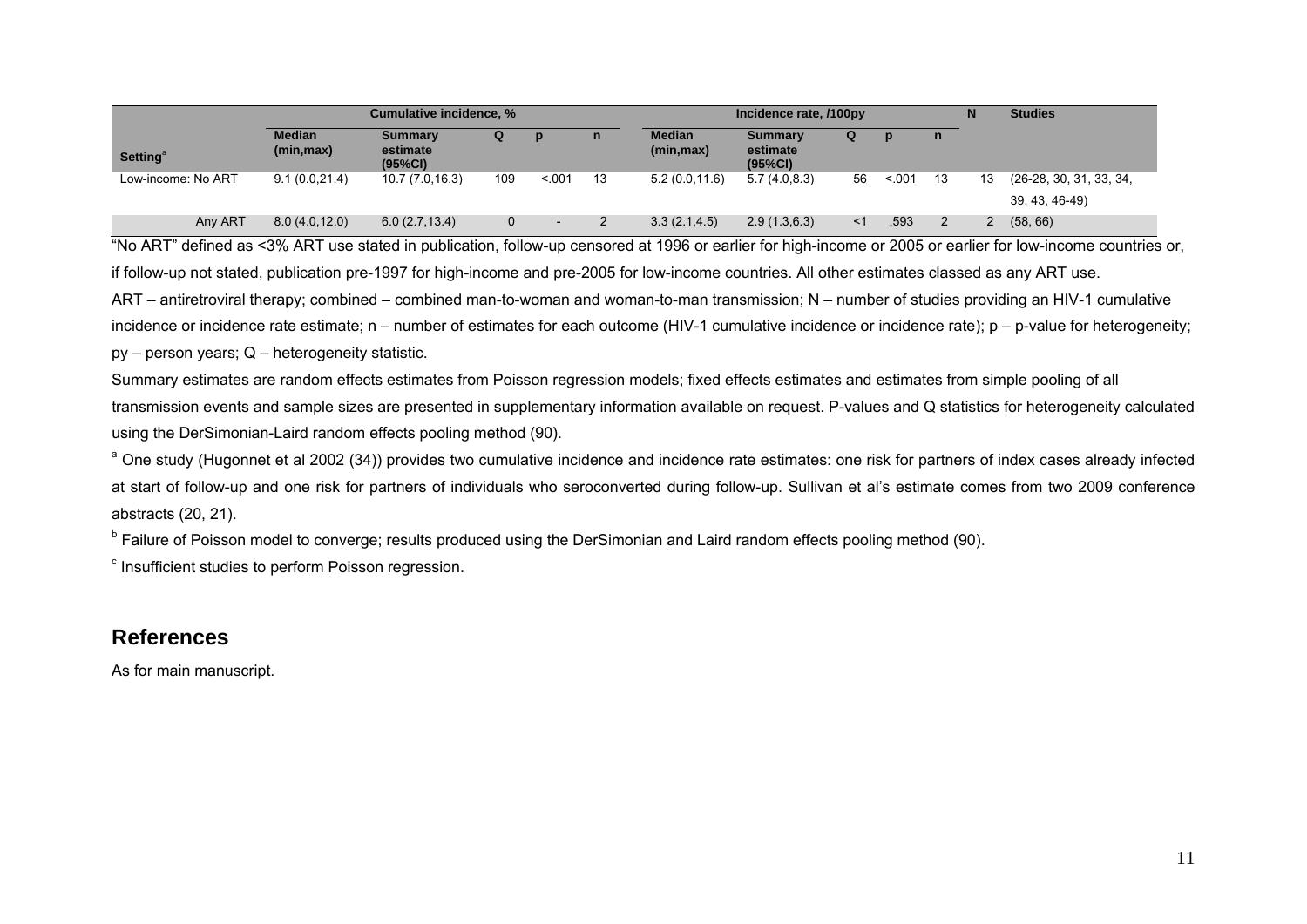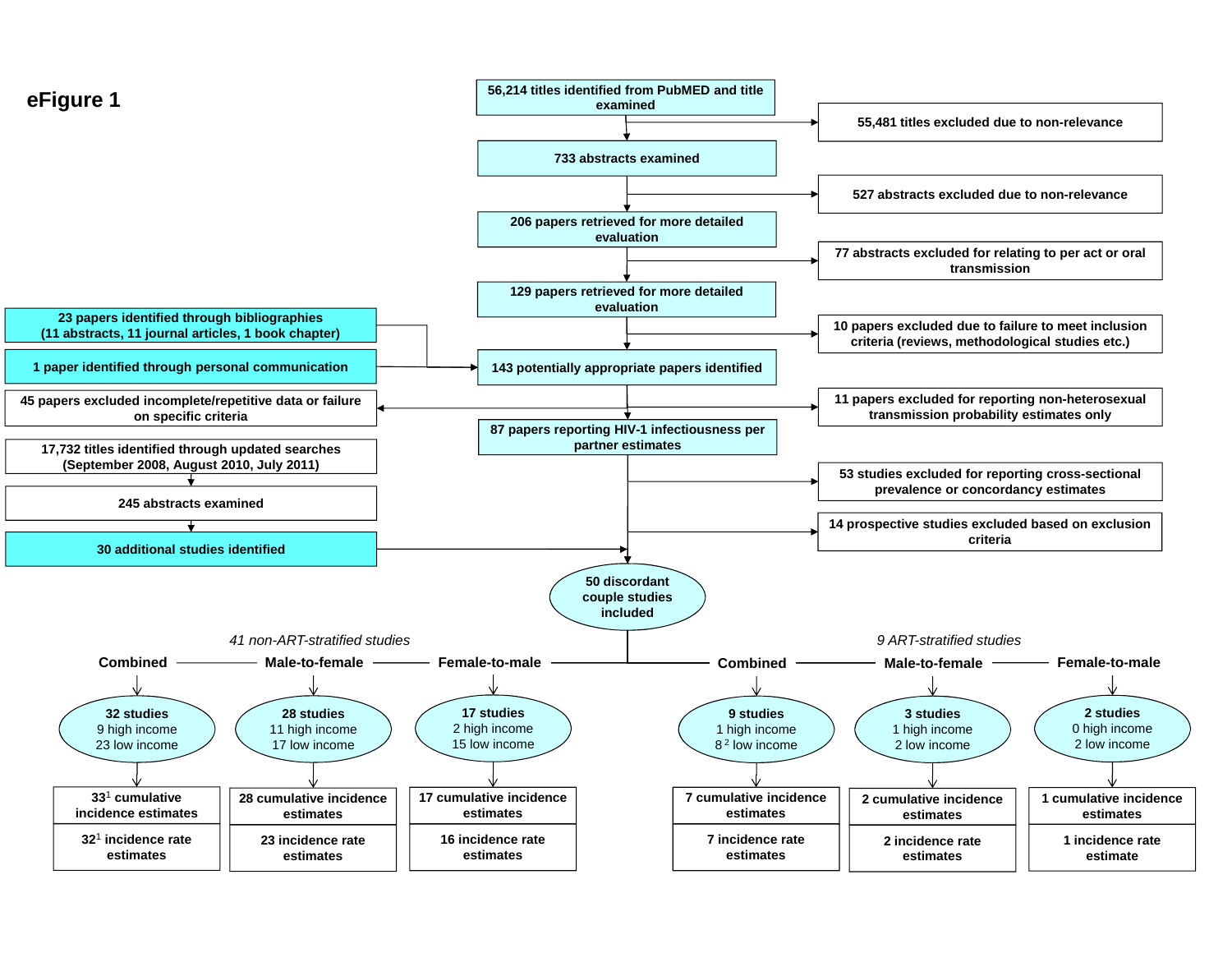| <b>Subgroup</b><br>Region                              | <b>Inc</b> | (95%CI)          |                                                |
|--------------------------------------------------------|------------|------------------|------------------------------------------------|
| Americas and Europe [29;40;41;42;50;52] 3.6 (0.4-32.6) |            |                  |                                                |
| Condom use                                             |            |                  |                                                |
| High [40;50]                                           | 0.0        | $(0-3.9)$ $\Box$ |                                                |
| Low [42;52]                                            | 0.0        | $(0-1.3)$ $\Box$ |                                                |
| <b>STIs</b>                                            |            |                  |                                                |
| Low [40;41;52]                                         | 5.5        | $(0.2 - 15.7)$   |                                                |
| Infection stage                                        |            |                  |                                                |
| More infectious [40]                                   | 0.0        | $(0-4.1)$        |                                                |
| Less infectious [41;52]                                |            |                  | 8.3 $(0.5-145.3)$ $\longrightarrow$            |
| Male circumcision (country level)                      |            |                  |                                                |
| High [40;41;42;50]                                     | 4.2        | $(0.1-100)$ ——   |                                                |
| Low [29;52]                                            | 2.8        |                  | $(0.5-16.8)$ -                                 |
| Study type                                             |            |                  |                                                |
| Observational [29;40;41;42;50;52]                      | 3.6        | $(0.4 - 32.6)$   |                                                |
|                                                        |            |                  | $\mathbf 0$<br>5<br>10<br>15<br>20<br>25<br>30 |
|                                                        |            |                  | Incidence rate per 100 person-years            |
|                                                        |            |                  |                                                |

eFigure 2a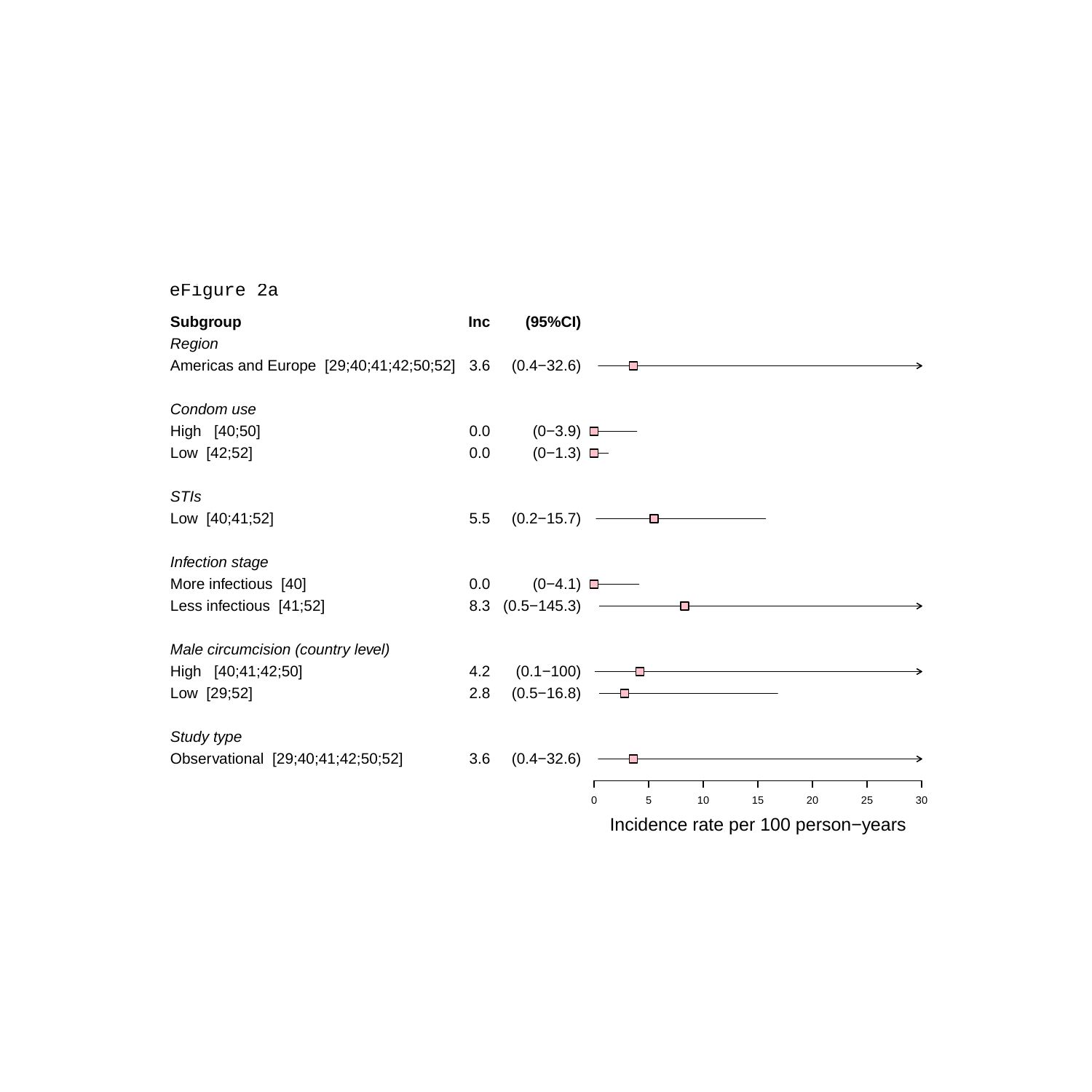eFigure 2b

| Subgroup                                            | Inc | (95%CI)               |                                                |
|-----------------------------------------------------|-----|-----------------------|------------------------------------------------|
| Region                                              |     |                       |                                                |
| Africa [26;27;28;30;31;33;34*;43;46;47;48;49]       |     | $7.7$ $(5.5-10.7)$    |                                                |
| Asia [38;39;54]                                     |     | 10.9 (1.7-69.5)       |                                                |
| Condom use                                          |     |                       |                                                |
| High [26;28;33;39]                                  |     | $7.6$ $(2.5-22.8)$    |                                                |
| Low [27;30;34;43;48;49]                             | 8.6 | $(6.7 - 11)$          | ╼                                              |
| <b>STIs</b>                                         |     |                       |                                                |
| High [28;30;34;39;43;49]                            |     | $6.2$ $(3.3-11.5)$    |                                                |
| Low [31]                                            | 7.7 | $(6.4-9)$             | ╼┶┷═                                           |
| Infection stage                                     |     |                       |                                                |
| More infectious [33;34;39]                          |     | $13.5$ $(3.7-48.9)$   |                                                |
| Less infectious [28;30;43;47]                       | 6.4 | $(3.4 - 12)$          |                                                |
| Male circumcision (study level)                     |     |                       |                                                |
| High [28;34;47]                                     | 4.2 | $(2 - 8.6)$           |                                                |
| Low [31;43]                                         | 9.6 | $(7.1 - 13)$          |                                                |
| Male circumcision (country level)                   |     |                       |                                                |
| High [34;47;48]                                     | 6.0 | $(4.3 - 8.5)$         |                                                |
| Low [26;27;28;30;31;33;38;39;43;46;49;54]           |     | $8.6$ $(5.2-14.3)$    |                                                |
| Study type                                          |     |                       |                                                |
| Observational [26;27;30;31;34;38;39;46;47;48;49;54] |     | $7.1$ $(4.8-10.4)$    |                                                |
| Trial [28;33;43]                                    |     | $11.7$ $(4.1 - 33.3)$ |                                                |
|                                                     |     |                       | 5<br>$\mathbf 0$<br>10<br>15<br>20<br>25<br>30 |
|                                                     |     |                       | Incidence rate per 100 person-years            |
|                                                     |     |                       |                                                |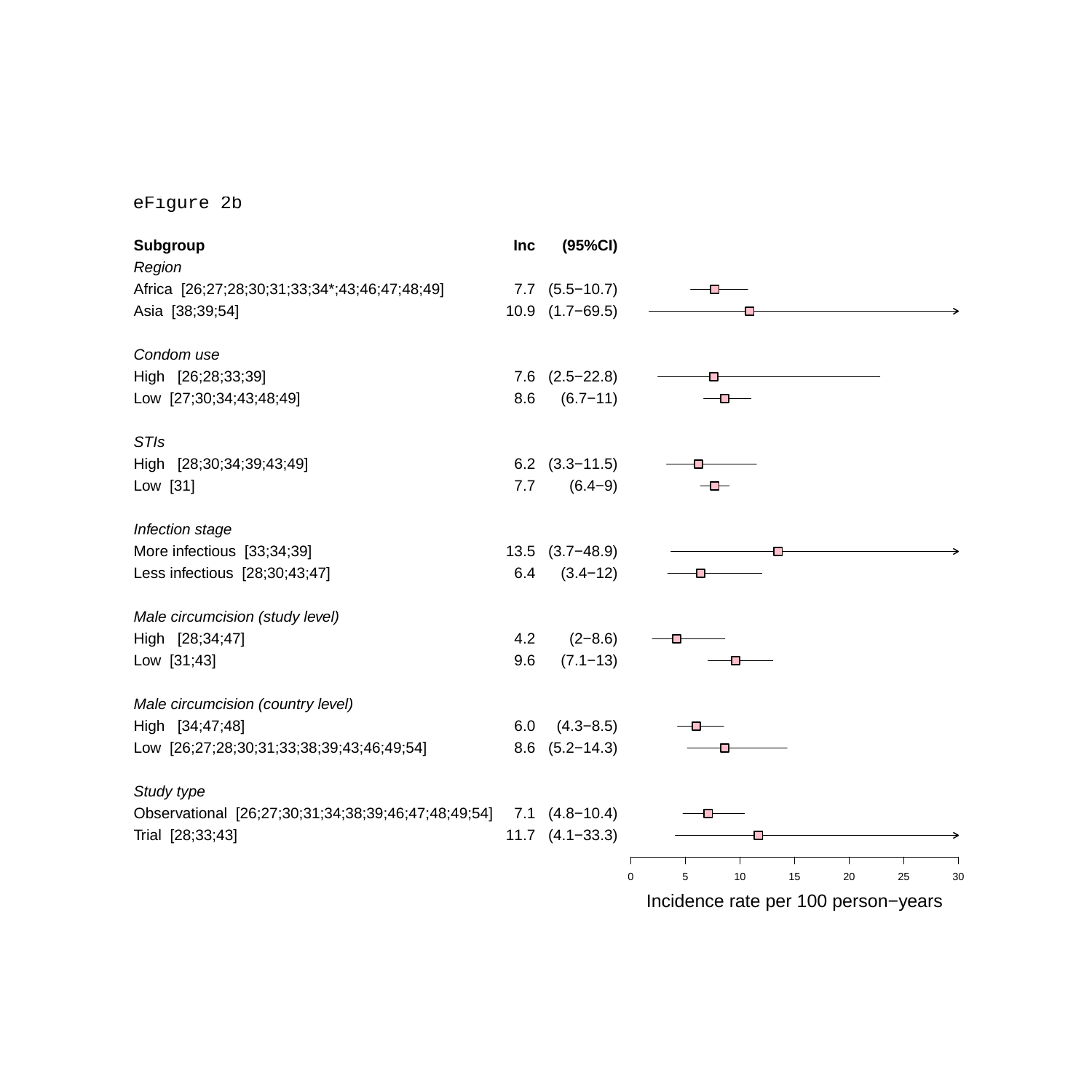eFigure 2c

| Subgroup                                            | <b>Inc</b> | (95%CI)             |                                                |
|-----------------------------------------------------|------------|---------------------|------------------------------------------------|
| Region                                              |            |                     |                                                |
| Africa [26;27;28;30;31;33;34;43;46;47;48;49;53]     |            | $8.5$ $(6.1-11.8)$  |                                                |
| Asia [38;39;51]                                     |            | $12.0$ $(2.8-51.7)$ |                                                |
| Condom use                                          |            |                     |                                                |
| High [26;28;30;39]                                  | 3.8        | $(1.8 - 8.2)$       |                                                |
| Low [27;48;49;51;53]                                |            | $8.0$ $(5.9-10.8)$  |                                                |
| <b>STIs</b>                                         |            |                     |                                                |
| High [28;30;49;53]                                  | 5.1        | $(2.8 - 9.3)$       |                                                |
| Low [26;31;39;51]                                   | 5.8        | $(2.7 - 12.2)$      |                                                |
| Infection stage                                     |            |                     |                                                |
| More infectious [33;39]                             |            | $14.4$ $(2.1-97.3)$ |                                                |
| Less infectious [28;30;43;51;53]                    | 6.5        | $(4 - 10.6)$        |                                                |
| Male circumcision (study level)                     |            |                     |                                                |
| High [28]                                           | 2.5        | $(1.1 - 3.9)$       | -0-                                            |
| Low [43]                                            |            | $12.0$ $(8.5-15.5)$ |                                                |
| Male circumcision (country level)                   |            |                     |                                                |
| High [34;46;47;48;53]                               | 6.1        | $(4.1 - 9.1)$       |                                                |
| Low [26;27;28;30;31;33;38;39;43;49;51]              | 10.2       | $(6-17.1)$          |                                                |
| Study type                                          |            |                     |                                                |
| Observational [26;27;30;31;34;38;39;46;47;48;49;51] | 7.8        | $(5.1 - 12)$        |                                                |
| Trial [28;33;43;53]                                 |            | $11.9$ $(5.3-26.9)$ |                                                |
|                                                     |            |                     | Т                                              |
|                                                     |            |                     | 10<br>15<br>20<br>25<br>$\mathbf 0$<br>5<br>30 |
|                                                     |            |                     | Incidence rate per 100 person-years            |

Prate per 100 person–years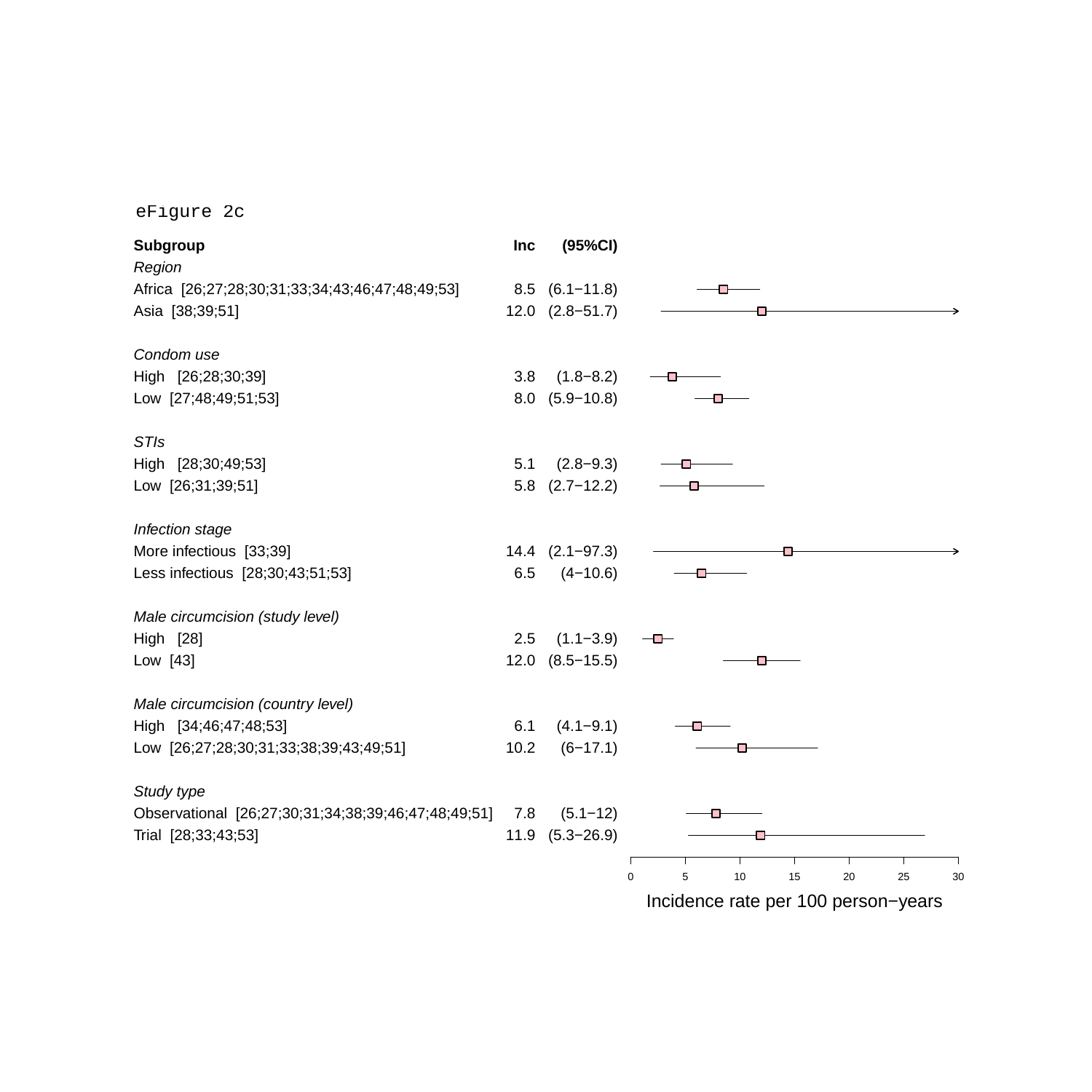eFigure 2d

| Region<br>Africa [26;27;28;30;31;33;34;43;46;47;48;49]<br>$(4.1 - 8.7)$<br>5.9<br>— D-<br>2.9<br>$(0-10.5)$ -<br>Asia [39]<br>Condom use<br>High [26;28;30]<br>$(1.3 - 9.5)$<br>3.5<br>5.1<br>$(2-8.3)$<br>Low [27;48;49]<br>╼<br><b>STIs</b><br>$(1.5 - 14.1)$<br>High [28;30;49]<br>4.6<br>$(5.3 - 8.4)$<br>Low [27;31]<br>6.7<br>$-$<br>Infection stage<br>More infectious [33;39]<br>$(0-10.6)$ –<br>3.3<br>Less infectious [28;30;43]<br>$(2.7 - 17)$<br>6.7<br>⊕ |
|------------------------------------------------------------------------------------------------------------------------------------------------------------------------------------------------------------------------------------------------------------------------------------------------------------------------------------------------------------------------------------------------------------------------------------------------------------------------|
|                                                                                                                                                                                                                                                                                                                                                                                                                                                                        |
|                                                                                                                                                                                                                                                                                                                                                                                                                                                                        |
|                                                                                                                                                                                                                                                                                                                                                                                                                                                                        |
|                                                                                                                                                                                                                                                                                                                                                                                                                                                                        |
|                                                                                                                                                                                                                                                                                                                                                                                                                                                                        |
|                                                                                                                                                                                                                                                                                                                                                                                                                                                                        |
|                                                                                                                                                                                                                                                                                                                                                                                                                                                                        |
|                                                                                                                                                                                                                                                                                                                                                                                                                                                                        |
|                                                                                                                                                                                                                                                                                                                                                                                                                                                                        |
|                                                                                                                                                                                                                                                                                                                                                                                                                                                                        |
|                                                                                                                                                                                                                                                                                                                                                                                                                                                                        |
|                                                                                                                                                                                                                                                                                                                                                                                                                                                                        |
| Male circumcision (study level)                                                                                                                                                                                                                                                                                                                                                                                                                                        |
| High [28;43]<br>$6.5$ $(1.8-22.6)$<br>o                                                                                                                                                                                                                                                                                                                                                                                                                                |
| Male circumcision (country level)                                                                                                                                                                                                                                                                                                                                                                                                                                      |
| High [34;47;48]<br>5.8<br>$(3.5 - 9.5)$                                                                                                                                                                                                                                                                                                                                                                                                                                |
| $(3.7 - 9.1)$<br>Low [26;27;28;30;31;33;39;43;46;49]<br>5.8                                                                                                                                                                                                                                                                                                                                                                                                            |
| Study type                                                                                                                                                                                                                                                                                                                                                                                                                                                             |
| Observational [26;27;30;31;34;39;46;47;48;49] 6.2<br>$(5.1 - 7.6)$<br>╼                                                                                                                                                                                                                                                                                                                                                                                                |
| $7.2$ $(2.3-22.3)$<br>Trial [28;33;43]                                                                                                                                                                                                                                                                                                                                                                                                                                 |
| Т<br>5<br>10<br>$\mathbf 0$<br>15<br>20<br>25<br>30                                                                                                                                                                                                                                                                                                                                                                                                                    |
| Incidence rate per 100 person-years                                                                                                                                                                                                                                                                                                                                                                                                                                    |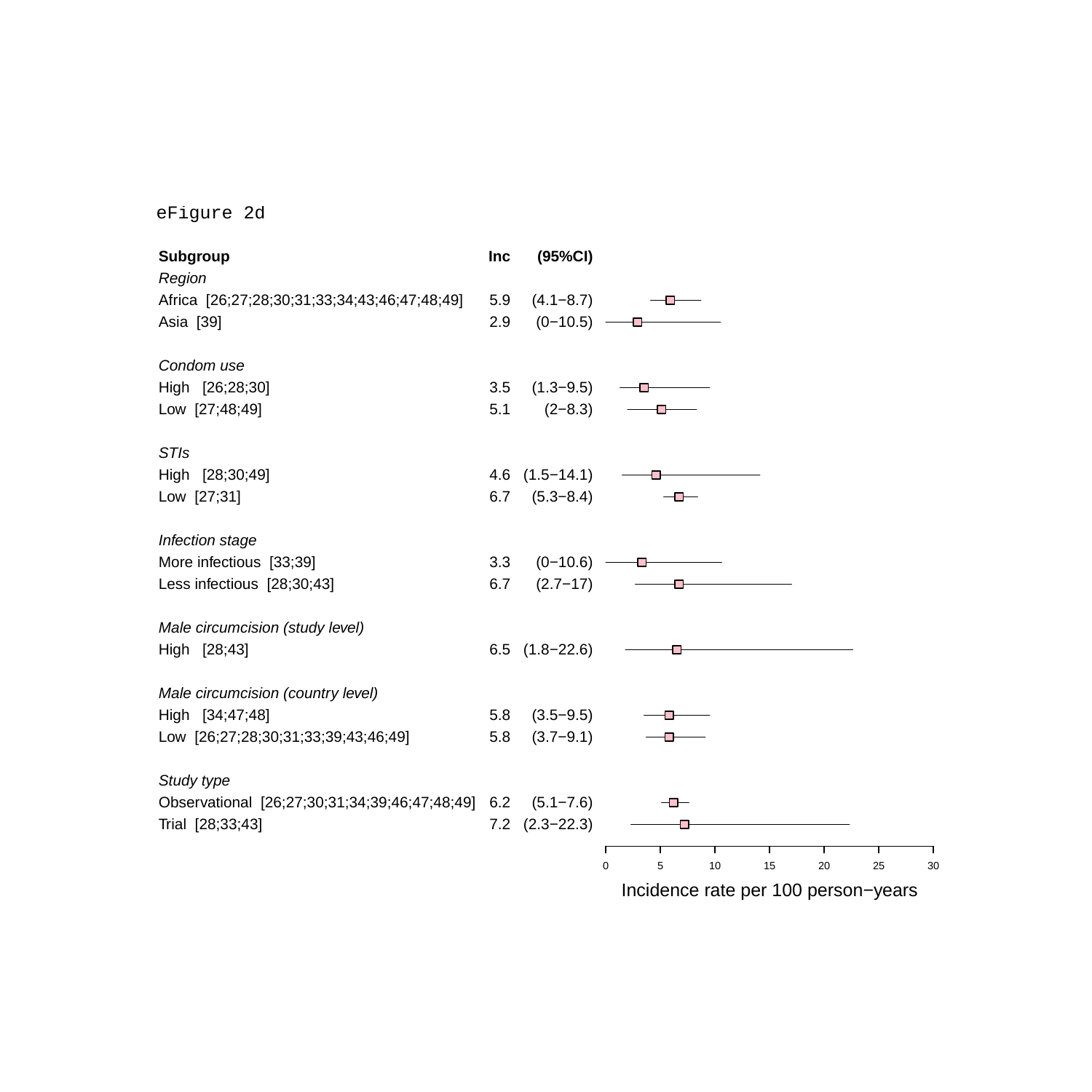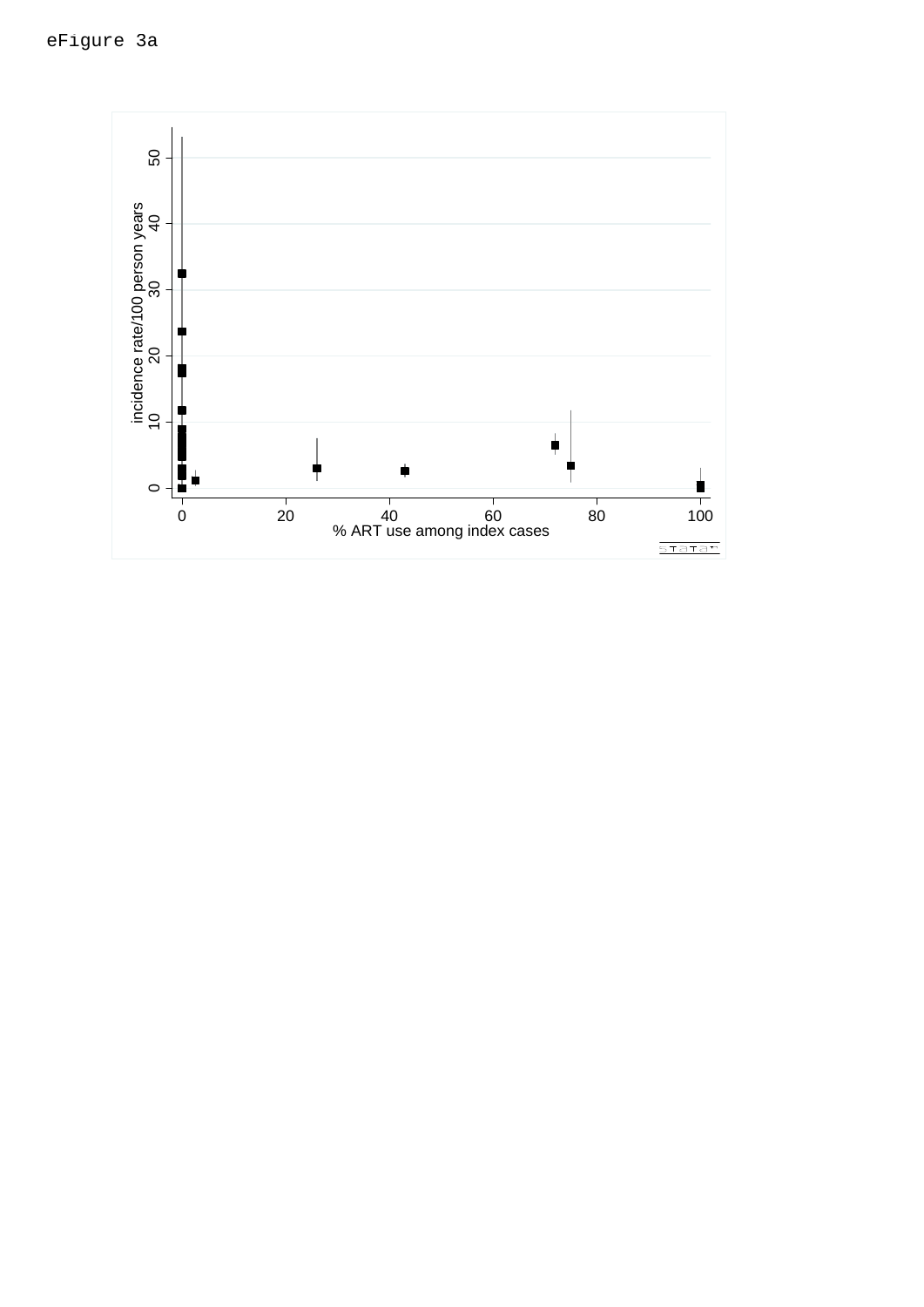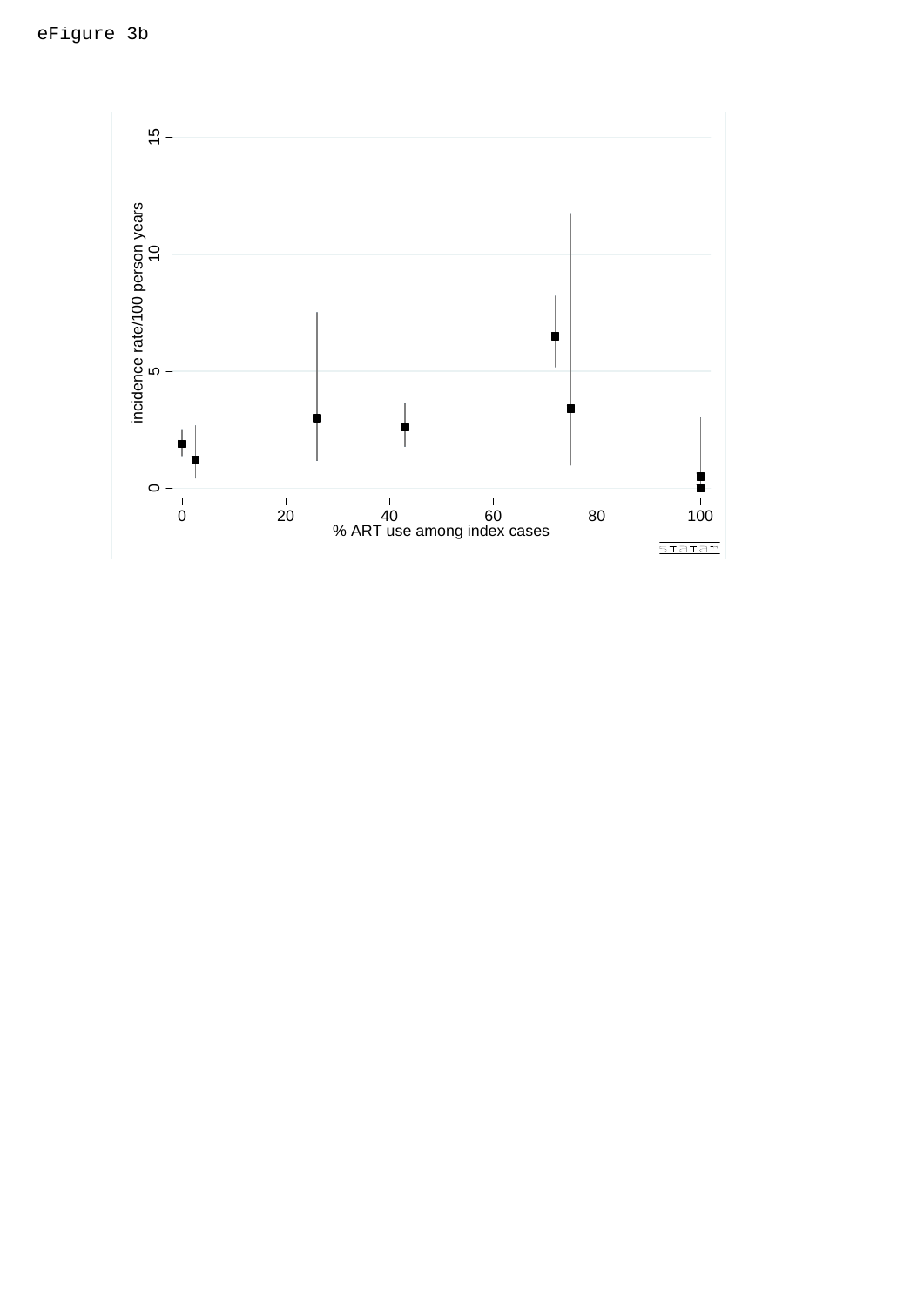### eFigure 4a

| <b>Study</b>                       | <b>ART</b> | $\mathbf{x}$ | n     | dur          | estimate | (95%CI)          |             |    |    |                                           |    |    |    |
|------------------------------------|------------|--------------|-------|--------------|----------|------------------|-------------|----|----|-------------------------------------------|----|----|----|
| No ART use ( $l^2$ =81%, p<0.001)  |            |              |       |              |          |                  |             |    |    |                                           |    |    |    |
| Fischl et al (1987) [32]           | NR 13      |              | 32    | $2.0*$       | 40.6     | $(25.5 - 57.7)$  |             |    |    |                                           |    |    |    |
| van der Ende et al (1988) [52]     | NR         | $\mathbf 0$  | 13    | 3            | 0.0      | $(0-22.8)$ –     |             |    |    |                                           |    |    |    |
| Siddiqui et al (1992) [50]         | NR.        | $\mathbf 0$  | 22    | $0.8*$       | 0.0      | $(0-14.9)$ –     |             |    |    |                                           |    |    |    |
| De Vincenzi et al (1994) [29]      | NR         | 12           | 121   | 2            | 9.9      | $(5.8 - 16.5)$   |             |    |    |                                           |    |    |    |
| O'Brien et al (1994) [40]          | NR         | $\mathbf 0$  | 36    | 2.5          | 0.0      | $(0-9.6)$ $-$    |             |    |    |                                           |    |    |    |
| Padian et al (1997) [42]           | <b>NR</b>  | $\mathbf 0$  | 175   | 1.6          | 0.0      | $(0-2.1)$ $\Box$ |             |    |    |                                           |    |    |    |
| Operskalski et al (1997) [41]      | <b>NR</b>  | 4            | 17    | 1.4          | 23.5     | $(9.6 - 47.3)$   |             |    |    |                                           |    |    |    |
| Any ART use ( $l^2$ =33%, p=0.078) |            |              |       |              |          |                  |             |    |    |                                           |    |    |    |
| Robertson et al (1998) [57]        | NR.        | 6            | 116   | 2.8          | 5.2      | $(2.4 - 10.8)$   |             |    |    |                                           |    |    |    |
| El-Bassel et al (2010) [55]        | <b>NR</b>  |              | 3 229 | $\mathbf{1}$ | 1.3      | $(0.4-3.8)$      |             |    |    |                                           |    |    |    |
|                                    |            |              |       |              |          |                  |             |    |    |                                           |    |    |    |
|                                    |            |              |       |              |          |                  | $\mathbf 0$ | 10 | 20 | 30                                        | 40 | 50 | 60 |
|                                    |            |              |       |              |          |                  |             |    |    | Cumulative LIV rials over etudy follow up |    |    |    |

Cumulative HIV risk over study follow−up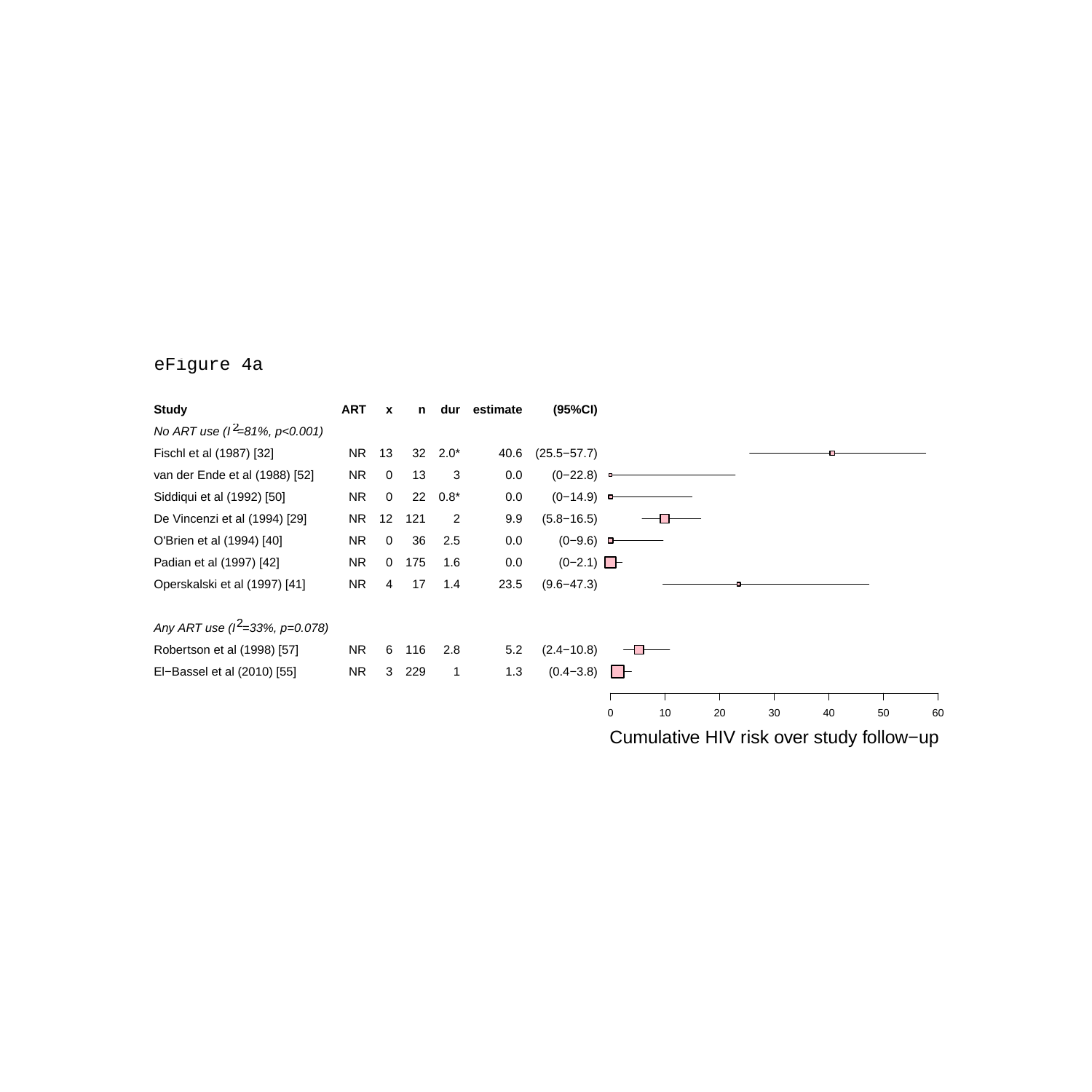#### eFigure 4b

| <b>Study</b>                       | <b>ART</b> | $\pmb{\mathsf{x}}$ | n    |     | dur estimate | (95%CI)         |                                       |
|------------------------------------|------------|--------------------|------|-----|--------------|-----------------|---------------------------------------|
| No ART use ( $l^2$ =94%, p<0.001)  |            |                    |      |     |              |                 |                                       |
| Hira et al (1990) [33]             | <b>NR</b>  | 11                 | 52   | 0.9 | 21.2         | $(12.2 - 34)$   |                                       |
| Allen et al (1992) [26]            | <b>NR</b>  | 8                  | 53   | 2.2 | 15.1         | $(7.9 - 27.1)$  |                                       |
| Serwadda et al (1995) [49]         | <b>NR</b>  | 6                  | 66   | 1.0 | 9.1          | $(4.2 - 18.5)$  |                                       |
| Deschamps et al (1996) [30]        | <b>NR</b>  | 19                 | 135  | 2.1 | 14.1         | $(9.2 - 20.9)$  |                                       |
| Carpenter et al (1999) [27]        | <b>NR</b>  | 34                 | 121  | 3.6 | 28.1         | $(20.9 - 36.7)$ |                                       |
| Quinn et al (2000) [43]            | <b>NR</b>  | 90                 | 415  | 1.8 | 21.7         | $(18 - 25.9)$   |                                       |
| Ryder et al (2000) [47]            | <b>NR</b>  | 16                 | 139  | 2.2 | 11.5         | $(7.2 - 17.9)$  |                                       |
| Senkoro et al (2000) [48]          | <b>NR</b>  | 8                  | 78   | 1.8 | 10.3         | $(5.3 - 19)$    |                                       |
| Roth et al (2001) [46]             | <b>NR</b>  | $\overline{2}$     | 66   | 1.0 | 3.0          | $(0.8 - 10.4)$  |                                       |
| Fideli et al (2001) [31]           | <b>NR</b>  | 142                | 1022 | 1.8 | 13.9         | $(11.9 - 16.2)$ |                                       |
| Zhang et al (2001) [54]            | <b>NR</b>  | 0                  | 37   | 0.5 | 0.0          | $(0-9.4)$ D     |                                       |
| Hugonnet et al (2002a) [34]        | <b>NR</b>  | 6                  | 43   | 1.9 | 14.0         | $(6.6 - 27.3)$  |                                       |
| Hugonnet et al (2002b) [34]        | <b>NR</b>  | 3                  | 18   | 0.9 | 16.7         | $(5.8 - 39.2)$  |                                       |
| Mao et al (2004) [38]              | <b>NR</b>  | 8                  | 22   | 1.1 | 36.4         | $(19.7 - 57.1)$ |                                       |
| Mehendale et al (2006) [39]        | 2.60%      | 6                  | 457  | 1.1 | 1.3          | $(0.6 - 2.8)$   |                                       |
| Celum et al (2010) [28]            | 0%         | 43                 | 1640 | 1.4 | 2.6          | $(2-3.5)$       |                                       |
| Any ART use ( $l^2$ =11%, p=0.288) |            |                    |      |     |              |                 |                                       |
| Li et al (2006) [64]               | <b>NR</b>  | 0                  | 52   | 1.3 | 0.0          | $(0-6.9)$       |                                       |
| Guthrie et al (2011) [62]          | <b>NR</b>  | 12                 | 469  | 1.7 | 2.6          | $(1.5 - 4.4)$   |                                       |
| Rojanawiwat et al (2009) [58]      | 26%        | 4                  | 63   | 2.1 | 6.3          | $(2.5 - 15.2)$  |                                       |
| Duan et al (2010) [65]             | 43%        | 31                 | 702  | 1.7 | 4.4          | $(3.1 - 6.2)$   |                                       |
| Kumarasamy et al (2010) [56]       | 72%        | 70                 | 2135 | 0.5 | 3.3          | $(2.6 - 4.1)$   |                                       |
| Muwonge et al (2011) [61]          | 75%        | $\overline{2}$     | 116  | 0.5 | 1.7          | $(0.5 - 6.1)$   |                                       |
| Apondi et al (2011) [63]           | 100%       | $\mathbf{1}$       | 62   | 3.0 | 1.6          | $(0.3 - 8.6)$   |                                       |
| Glynn et al (2011) [60]            | 100%       | 0                  | 55   | 3.0 | 0.0          | $(0-6.5)$       |                                       |
|                                    |            |                    |      |     |              |                 |                                       |
|                                    |            |                    |      |     |              |                 | 10<br>0<br>20<br>30<br>40<br>50<br>60 |

Cumulative HIV risk over study follow−up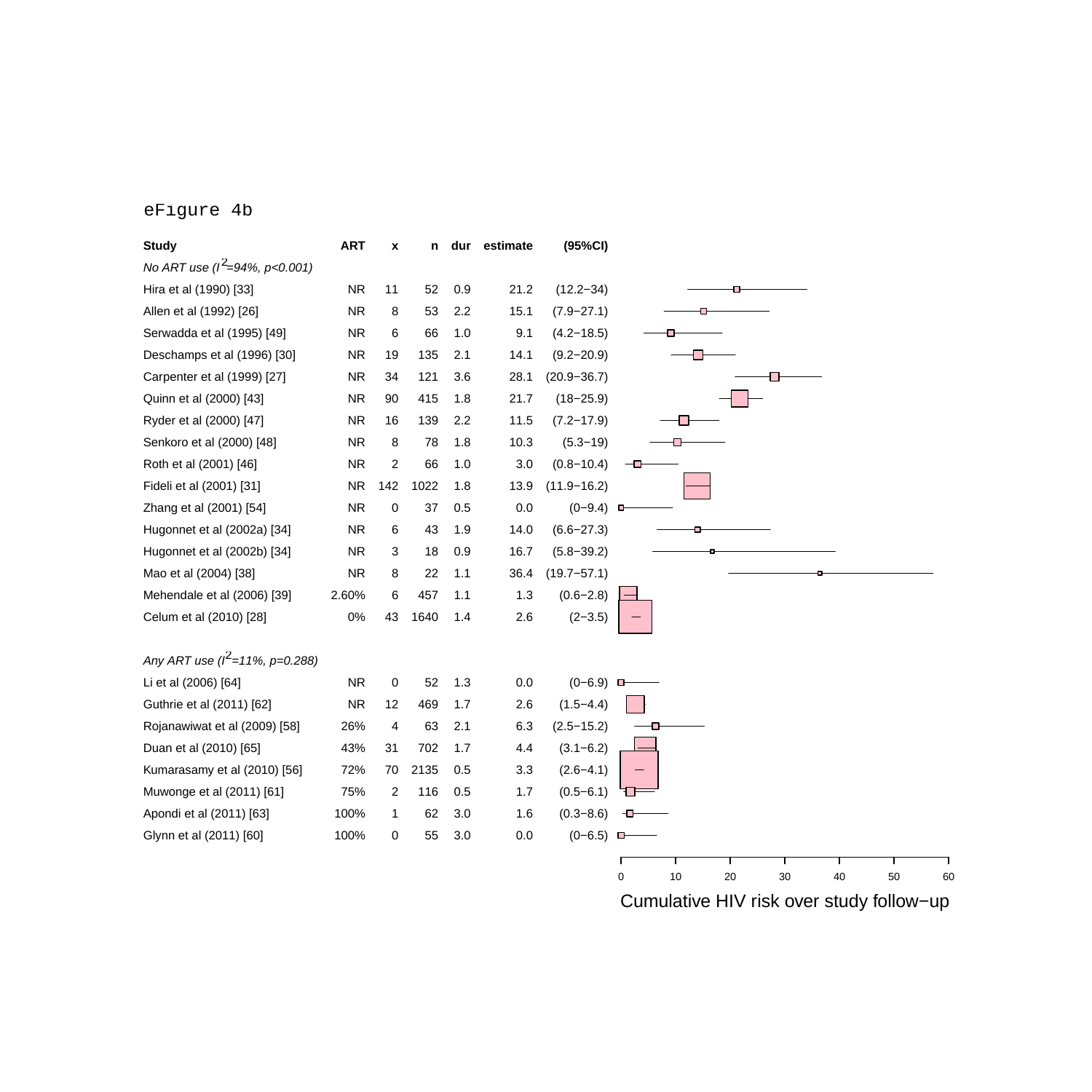### eFigure 5a

| <b>Study</b>                       | <b>ART</b> | X           | n   | dur              | estimate | (95%CI)         |   |    |    |                                          |    |    |    |
|------------------------------------|------------|-------------|-----|------------------|----------|-----------------|---|----|----|------------------------------------------|----|----|----|
| No ART use ( $l^2$ =78%, p<0.001)  |            |             |     |                  |          |                 |   |    |    |                                          |    |    |    |
| Fischl et al (1987) [32]           | NR         | 10          |     | $24 \quad 1.7^*$ | 41.7     | $(24.5 - 61.2)$ |   |    |    |                                          |    |    |    |
| Laurian et al (1989) [35]          | NR.        | 3           | 17  | $\overline{2}$   | 17.6     | $(6.2 - 41)$    |   |    |    |                                          |    |    |    |
| Lawrence et al (1989) [36]         | NR.        |             | 19  | 1                | 5.3      | $(0.9 - 24.6)$  |   |    |    |                                          |    |    |    |
| Lusher et al (1991) [37]           | <b>NR</b>  | $\mathbf 0$ | 151 | 2.3              | 0.0      | $(0-2.5)$       |   |    |    |                                          |    |    |    |
| Siddiqui et al (1992) [50]         | <b>NR</b>  | $\Omega$    | 16  | $0.8*$           | 0.0      | $(0-19.4)$      |   |    |    |                                          |    |    |    |
| De Vincenzi et al (1994) [29]      | NR.        | 8           | 74  | 1.9              | 10.8     | $(5.6 - 19.9)$  |   |    |    |                                          |    |    |    |
| Rockstroh et al (1995) [45]        | NR.        | 0           | 178 | 5                | 0.0      | $(0-2.1)$       |   |    |    |                                          |    |    |    |
| Operskalski et al (1997) [41]      | NR.        | 4           | 11  | 1.4              | 36.4     | $(15.2 - 64.6)$ |   |    |    |                                          |    |    |    |
| Ragni et al (1998) [44]            | 0%         | 5           | 39  | 10               | 12.8     | $(5.6 - 26.7)$  |   |    |    |                                          |    |    |    |
| Any ART use ( $l^2$ =80%, p=0.001) |            |             |     |                  |          |                 |   |    |    |                                          |    |    |    |
| Robertson et al (1998) [57]        | NR.        | 1           | 86  | 2.8              | 1.2      | $(0.2 - 6.3)$   |   |    |    |                                          |    |    |    |
| Saracco et al (1997) [59]          | Some       | 37          | 627 | 2.2              | 5.9      | $(4.3-8)$       |   |    |    |                                          |    |    |    |
|                                    |            |             |     |                  |          |                 |   |    |    |                                          |    |    |    |
|                                    |            |             |     |                  |          |                 | 0 | 10 | 20 | 30                                       | 40 | 50 | 60 |
|                                    |            |             |     |                  |          |                 |   |    |    | Cumulative HIV risk over study follow-up |    |    |    |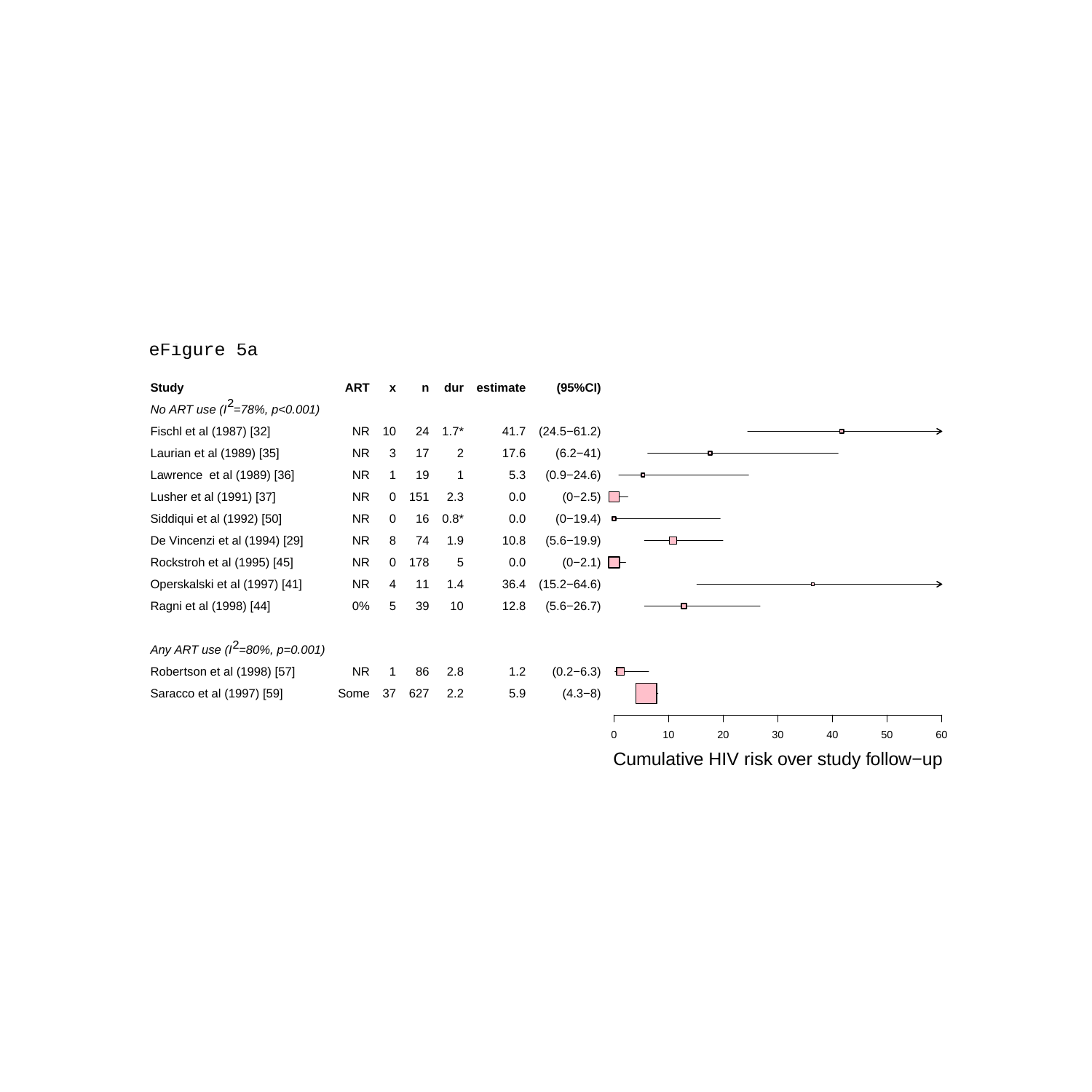### eFigure 5b

| <b>Study</b>                                  | ART x   |  |     | n dur estimate | (95%CI)             |   |    |    |    |    |                                          |    |
|-----------------------------------------------|---------|--|-----|----------------|---------------------|---|----|----|----|----|------------------------------------------|----|
| No ART use $(l^2$ - insufficient estimates)   |         |  |     |                |                     |   |    |    |    |    |                                          |    |
| De Vincenzi et al (1994) [29]                 | NR 4 47 |  | 1.9 |                | $8.5$ $(3.4-19.9)$  |   |    |    |    |    |                                          |    |
| Any ART use ( $l^2$ – insufficient estimates) |         |  |     |                |                     |   |    |    |    |    |                                          |    |
| Robertson et al (1998) [57]                   | NR 5 30 |  | 3.0 |                | $16.7$ $(7.3-33.6)$ |   |    |    |    |    |                                          |    |
|                                               |         |  |     |                |                     |   |    |    |    |    |                                          |    |
|                                               |         |  |     |                |                     | 0 | 10 | 20 | 30 | 40 | 50                                       | 60 |
|                                               |         |  |     |                |                     |   |    |    |    |    | Cumulative HIV risk over study follow-up |    |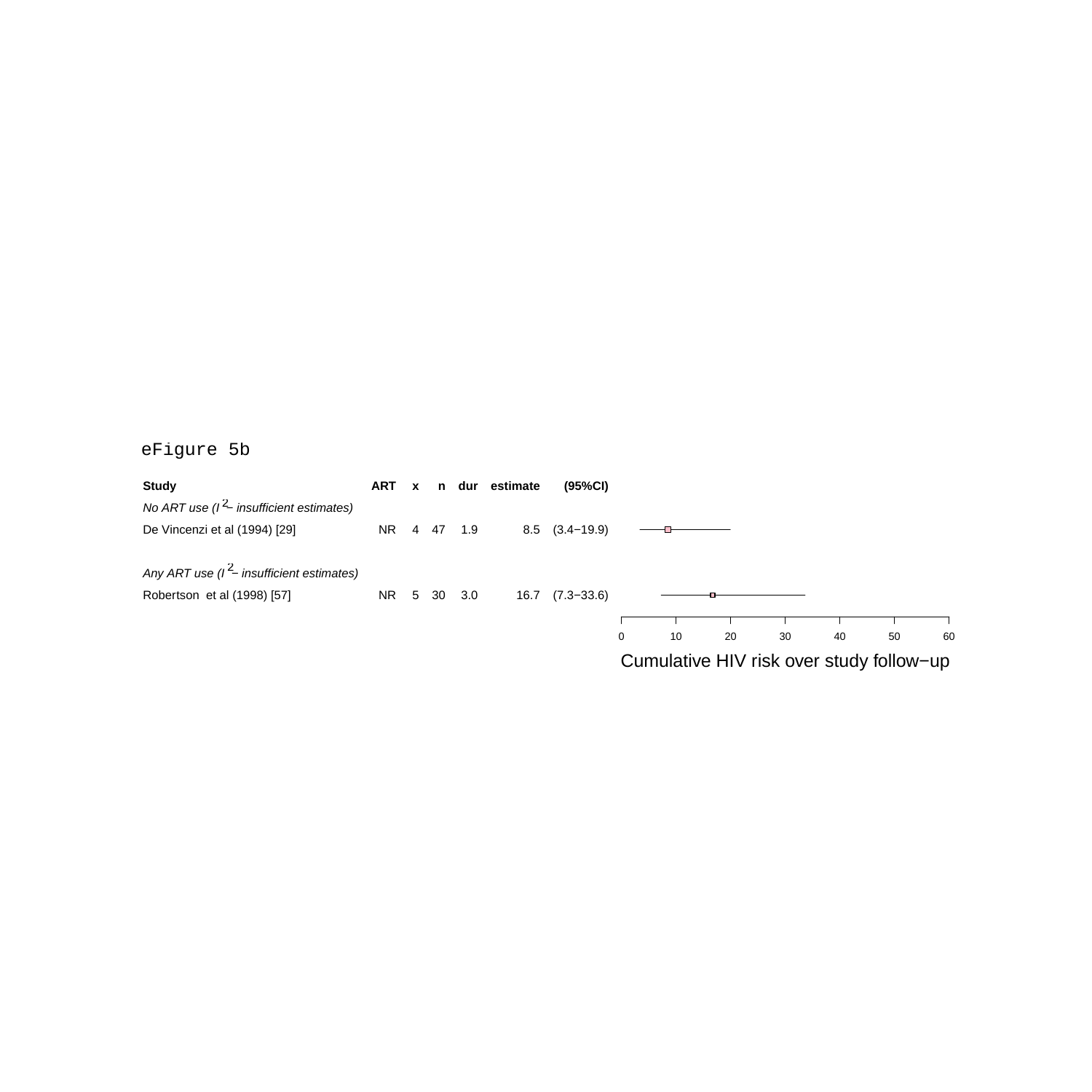### eFigure 5c

| <b>Study</b>                                 | <b>ART</b> | x    | n   |     | dur estimate | (95%CI)         |                                          |
|----------------------------------------------|------------|------|-----|-----|--------------|-----------------|------------------------------------------|
| No ART use ( $l^2$ =92%, p<0.001)            |            |      |     |     |              |                 |                                          |
| Hira et al (1990) [33]                       | <b>NR</b>  | 10.0 | 39  | 0.9 | 25.6         | $(14.6 - 41.1)$ |                                          |
| Allen et al (1992) [26]                      | <b>NR</b>  | 6.0  | 30  | 2.1 | 20.0         | $(9.5 - 37.3)$  |                                          |
| Serwadda et al (1995) [49]                   | <b>NR</b>  | 4.0  | 44  | 1.0 | 9.1          | $(3.6 - 21.2)$  |                                          |
| Deschamps et al (1996) [30]                  | <b>NR</b>  | 15.0 | 143 | 2.2 | 10.5         | $(6.5 - 16.6)$  |                                          |
| Carpenter et al (1999) [27]                  | NR.        | 22.0 | 63  | 3.3 | 34.9         | $(24.3 - 47.2)$ |                                          |
| Quinn et al (2000) [43]                      | NR.        | 50.0 | 228 | 1.8 | 21.9         | $(17-27.7)$     |                                          |
| Ryder et al (2000) [47]                      | <b>NR</b>  | 6.0  | 74  | 2.2 | 8.1          | $(3.8 - 16.6)$  |                                          |
| Senkoro et al (2000) [48]                    | <b>NR</b>  | 4.5  | 37  | 1.6 | 12.2         | $(5.1 - 26.4)$  |                                          |
| Fideli et al (2001) [31]                     | NR.        | 81.0 | 535 | 1.8 | 15.1         | $(12.4 - 18.4)$ |                                          |
| Roth et al (2001) [46]                       | <b>NR</b>  | 2.0  | 43  | 1.0 | 4.7          | $(1.3 - 15.5)$  |                                          |
| Hugonnet et al (2002) [34]                   | <b>NR</b>  | 4.0  | 22  | 1.8 | 18.2         | $(7.3 - 38.5)$  |                                          |
| Tovanabutra et al (2002) [51]                | 0%         | 12.0 | 246 | 0.9 | 4.9          | $(2.8 - 8.3)$   | ┨┣                                       |
| Mao et al (2004) [38]                        | <b>NR</b>  | 8.0  | 21  | 1.1 | 38.1         | $(20.8 - 59.1)$ |                                          |
| Mehendale et al (2006) [39]                  | 2.60%      | 4.0  | 394 | 1.1 | 1.0          | $(0.4 - 2.6)$   | L.                                       |
| Wawer et al (2009) [53]                      | 0%         | 8.0  | 67  | 1.4 | 11.9         | $(6.2 - 21.8)$  |                                          |
| Celum et al (2010) [28]                      | 0%         | 20.0 | 523 | 1.5 | 3.8          | $(2.5 - 5.8)$   |                                          |
| Any ART use $(l^2$ - insufficient estimates) |            |      |     |     |              |                 |                                          |
| Rojanawiwat et al (2009) [58]                | 26%        | 1.0  | 38  | 1.7 | 2.6          | $(0.5 - 13.5)$  |                                          |
|                                              |            |      |     |     |              |                 |                                          |
|                                              |            |      |     |     |              |                 | 10<br>20<br>30<br>40<br>50<br>0<br>60    |
|                                              |            |      |     |     |              |                 | Cumulative HIV risk over study follow-up |